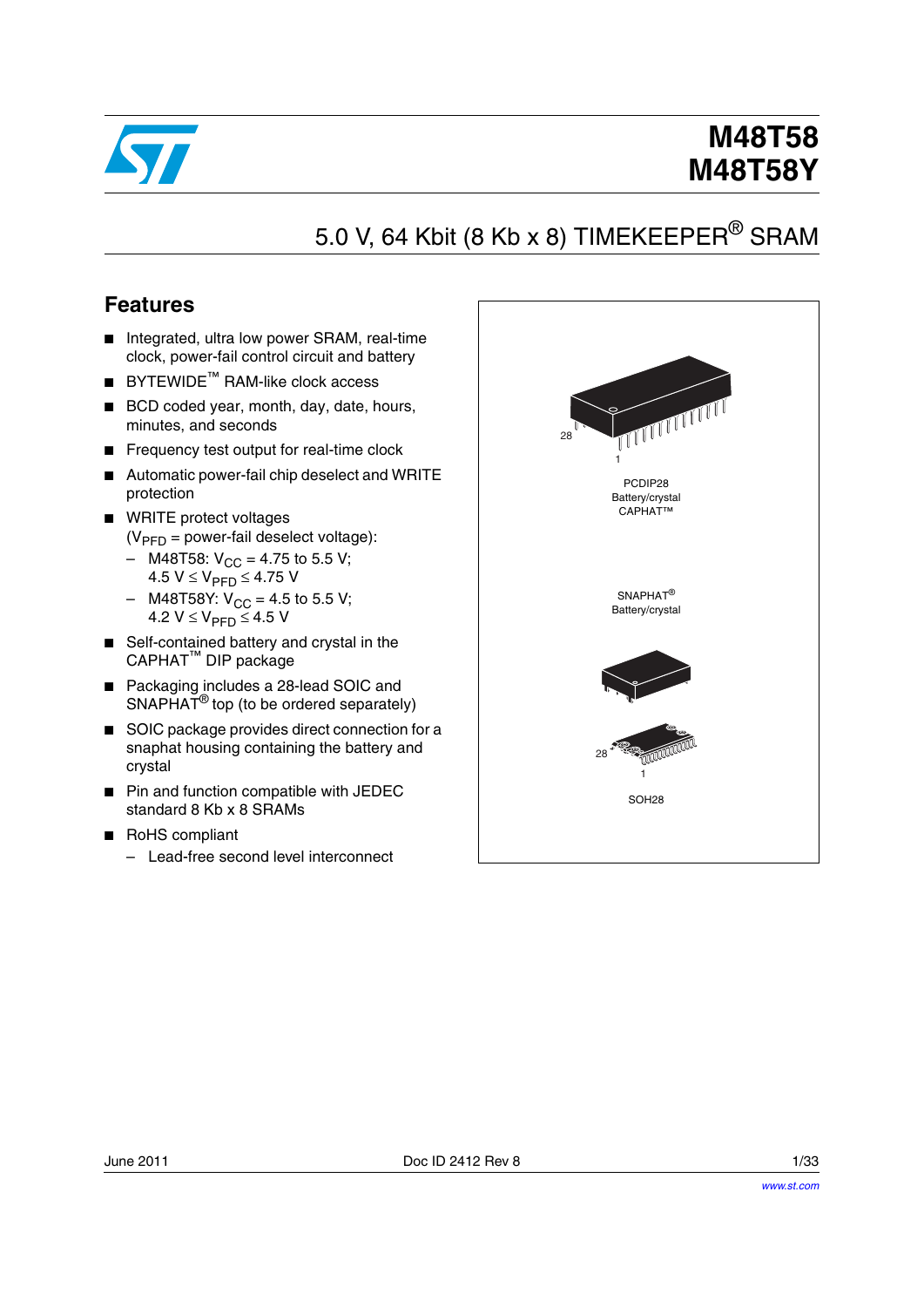# **Contents**

| 1              |     |  |  |  |  |  |  |  |  |
|----------------|-----|--|--|--|--|--|--|--|--|
| $\overline{2}$ |     |  |  |  |  |  |  |  |  |
| 3              |     |  |  |  |  |  |  |  |  |
| 4              |     |  |  |  |  |  |  |  |  |
| 5              |     |  |  |  |  |  |  |  |  |
| 6              |     |  |  |  |  |  |  |  |  |
|                | 6.1 |  |  |  |  |  |  |  |  |
|                | 6.2 |  |  |  |  |  |  |  |  |
|                | 6.3 |  |  |  |  |  |  |  |  |
|                | 6.4 |  |  |  |  |  |  |  |  |
|                | 6.5 |  |  |  |  |  |  |  |  |
|                | 6.6 |  |  |  |  |  |  |  |  |
|                | 6.7 |  |  |  |  |  |  |  |  |
| $\overline{7}$ |     |  |  |  |  |  |  |  |  |
| 8              |     |  |  |  |  |  |  |  |  |
| 9              |     |  |  |  |  |  |  |  |  |
| 10             |     |  |  |  |  |  |  |  |  |
| 11             |     |  |  |  |  |  |  |  |  |
| 12             |     |  |  |  |  |  |  |  |  |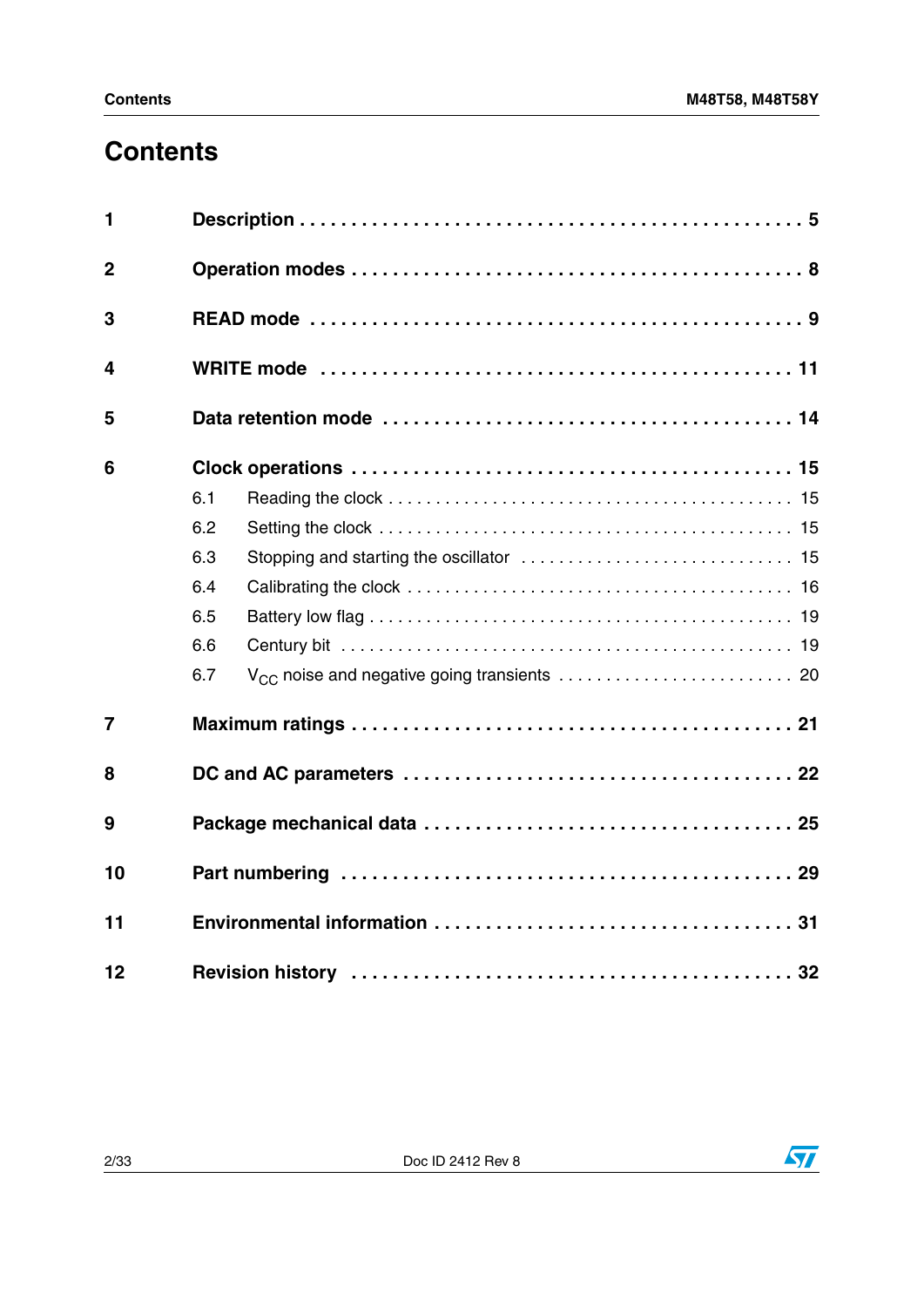## **List of tables**

| Table 1.  |                                                                                              |
|-----------|----------------------------------------------------------------------------------------------|
| Table 2.  |                                                                                              |
| Table 3.  |                                                                                              |
| Table 4.  |                                                                                              |
| Table 5.  |                                                                                              |
| Table 6.  |                                                                                              |
| Table 7.  |                                                                                              |
| Table 8.  |                                                                                              |
| Table 9.  |                                                                                              |
| Table 10. |                                                                                              |
| Table 11. |                                                                                              |
| Table 12. | PCDIP28 - 28-pin plastic DIP, battery CAPHAT <sup>™</sup> , package mech. data 25            |
| Table 13. | SOH28 - 28-lead plastic small outline, 4-socket battery SNAPHAT <sup>®</sup> , package mech. |
|           |                                                                                              |
| Table 14. | SH - 4-pin SNAPHAT <sup>®</sup> housing for 48 mAh battery & crystal, package mech. data 27  |
| Table 15. | SH - 4-pin SNAPHAT <sup>®</sup> housing for 120 mAh battery & crystal, package mech. data 28 |
| Table 16. |                                                                                              |
| Table 17. |                                                                                              |
| Table 18. |                                                                                              |
|           |                                                                                              |

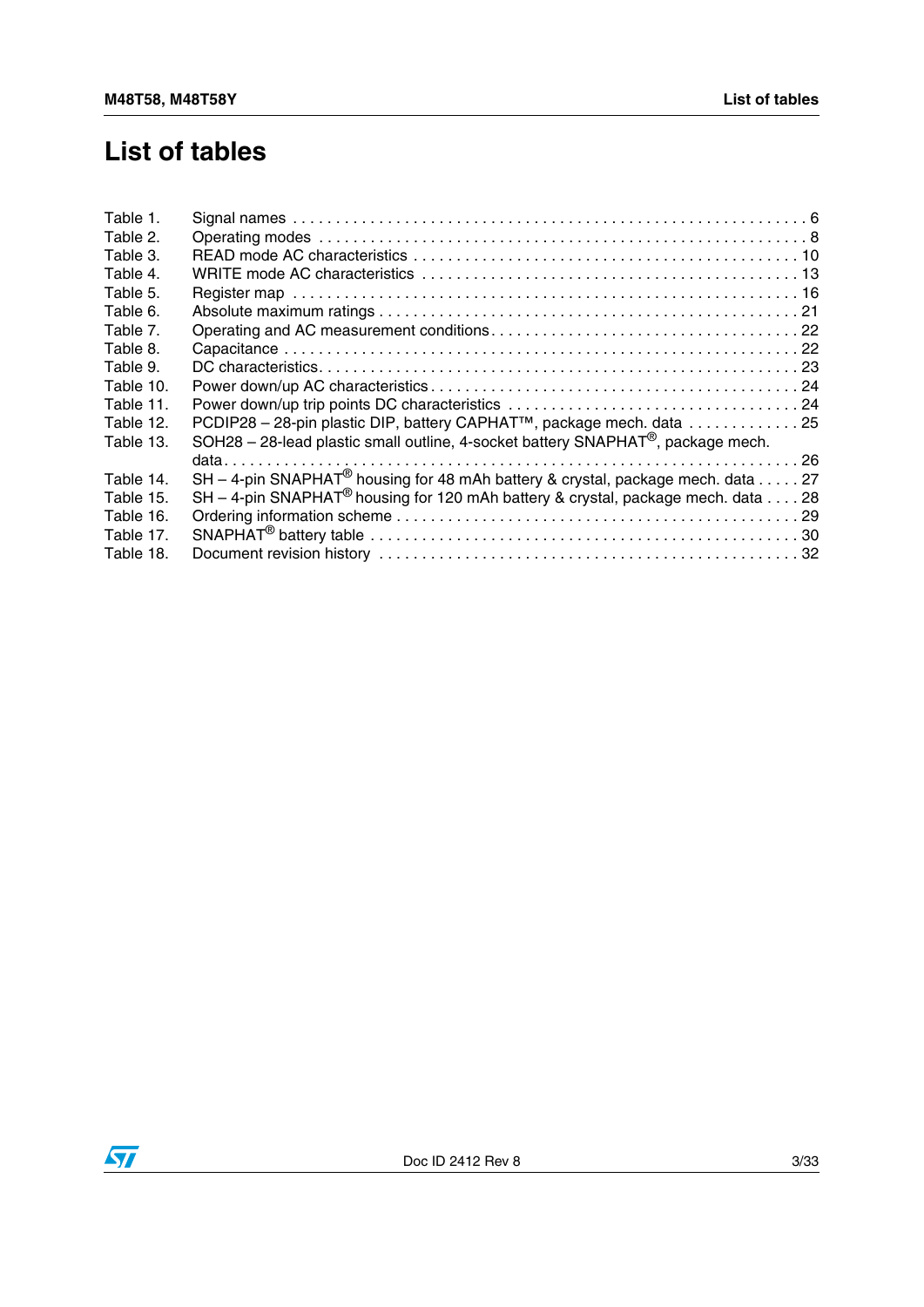# **List of figures**

| Figure 1.  |                                                                                                   |  |
|------------|---------------------------------------------------------------------------------------------------|--|
| Figure 2.  |                                                                                                   |  |
| Figure 3.  |                                                                                                   |  |
| Figure 4.  |                                                                                                   |  |
| Figure 5.  |                                                                                                   |  |
| Figure 6.  |                                                                                                   |  |
| Figure 7.  |                                                                                                   |  |
| Figure 8.  |                                                                                                   |  |
| Figure 9.  |                                                                                                   |  |
| Figure 10. |                                                                                                   |  |
| Figure 11. |                                                                                                   |  |
| Figure 12. |                                                                                                   |  |
| Figure 13. | PCDIP28 - 28-pin plastic DIP, battery CAPHAT <sup>™</sup> , package outline 25                    |  |
| Figure 14. | SOH28 - 28-lead plastic small outline, 4-socket battery SNAPHAT <sup>®</sup> , package outline 26 |  |
| Figure 15. | SH - 4-pin SNAPHAT <sup>®</sup> housing for 48 mAh battery & crystal, pack. outline 27            |  |
| Figure 16. | SH - 4-pin SNAPHAT <sup>®</sup> housing for 120 mAh battery & crystal, package outline. 28        |  |
| Figure 17. |                                                                                                   |  |
|            |                                                                                                   |  |

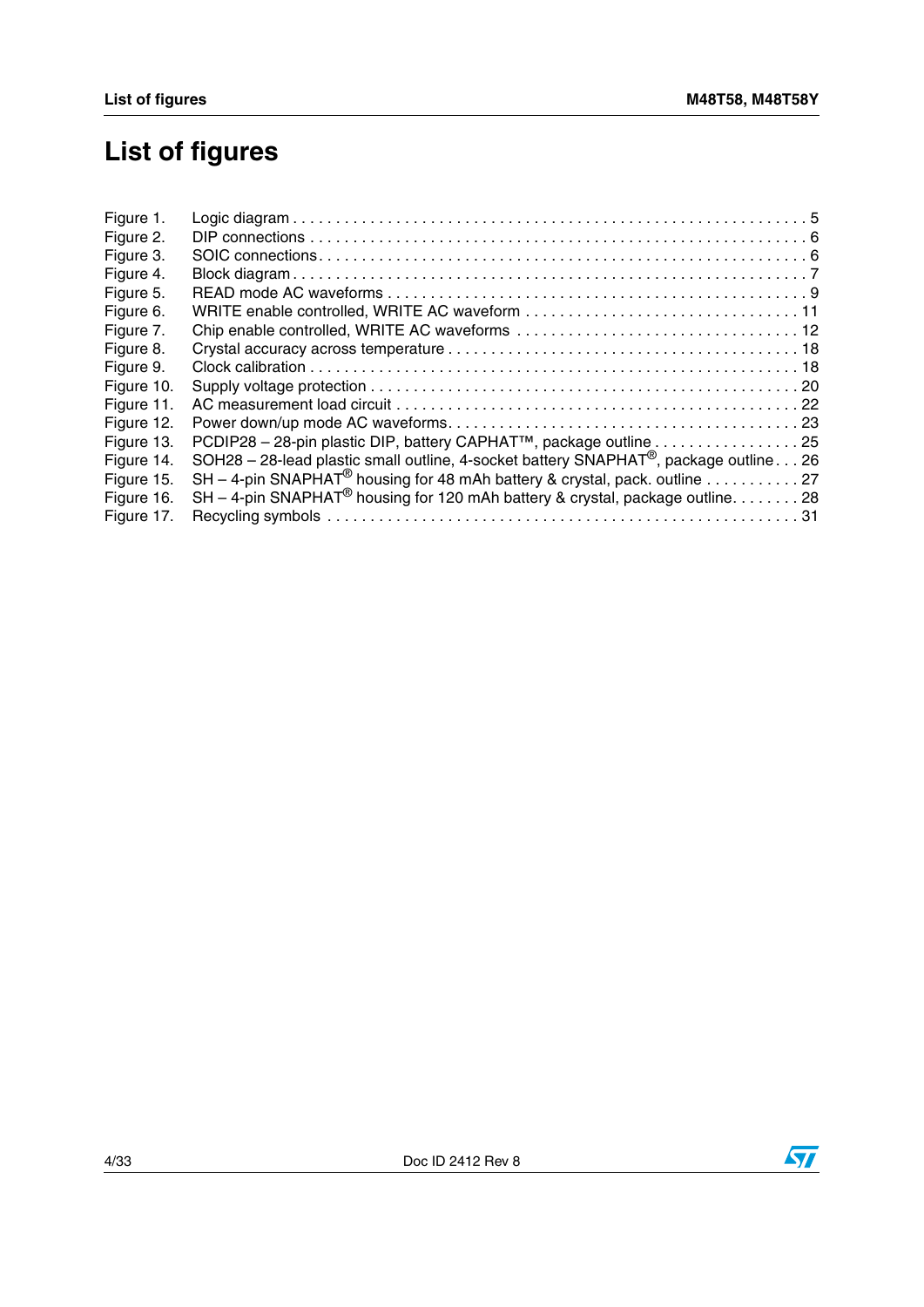## <span id="page-4-0"></span>**1 Description**

The M48T58/Y TIMEKEEPER® RAM is a 8 Kb x 8 non-volatile static RAM and real-time clock. The monolithic chip is available in two special packages to provide a highly integrated battery-backed memory and real-time clock solution.

The M48T58/Y is a non-volatile pin and function equivalent to any JEDEC standard 8b Kb x 8 SRAM. It also easily fits into many ROM, EPROM, and EEPROM sockets, providing the non-volatility of PROMs without any requirement for special WRITE timing or limitations on the number of WRITEs that can be performed.

The 28-pin, 600 mil DIP CAPHAT™ houses the M48T58/Y silicon with a quartz crystal and a long life lithium button cell in a single package.

The 28-pin, 330 mil SOIC provides sockets with gold plated contacts at both ends for direct connection to a separate SNAPHAT® housing containing the battery and crystal. The unique design allows the SNAPHAT battery package to be mounted on top of the SOIC package after the completion of the surface mount process. Insertion of the SNAPHAT housing after reflow prevents potential battery and crystal damage due to the high temperatures required for device surface-mounting. The SNAPHAT housing is keyed to prevent reverse insertion. The SOIC and battery/crystal packages are shipped separately in plastic anti-static tubes or in tape & reel form.

For the 28-lead SOIC, the battery/crystal package (e.g., SNAPHAT) part number is "M4T28- BR12SH".



#### <span id="page-4-1"></span>**Figure 1. Logic diagram**

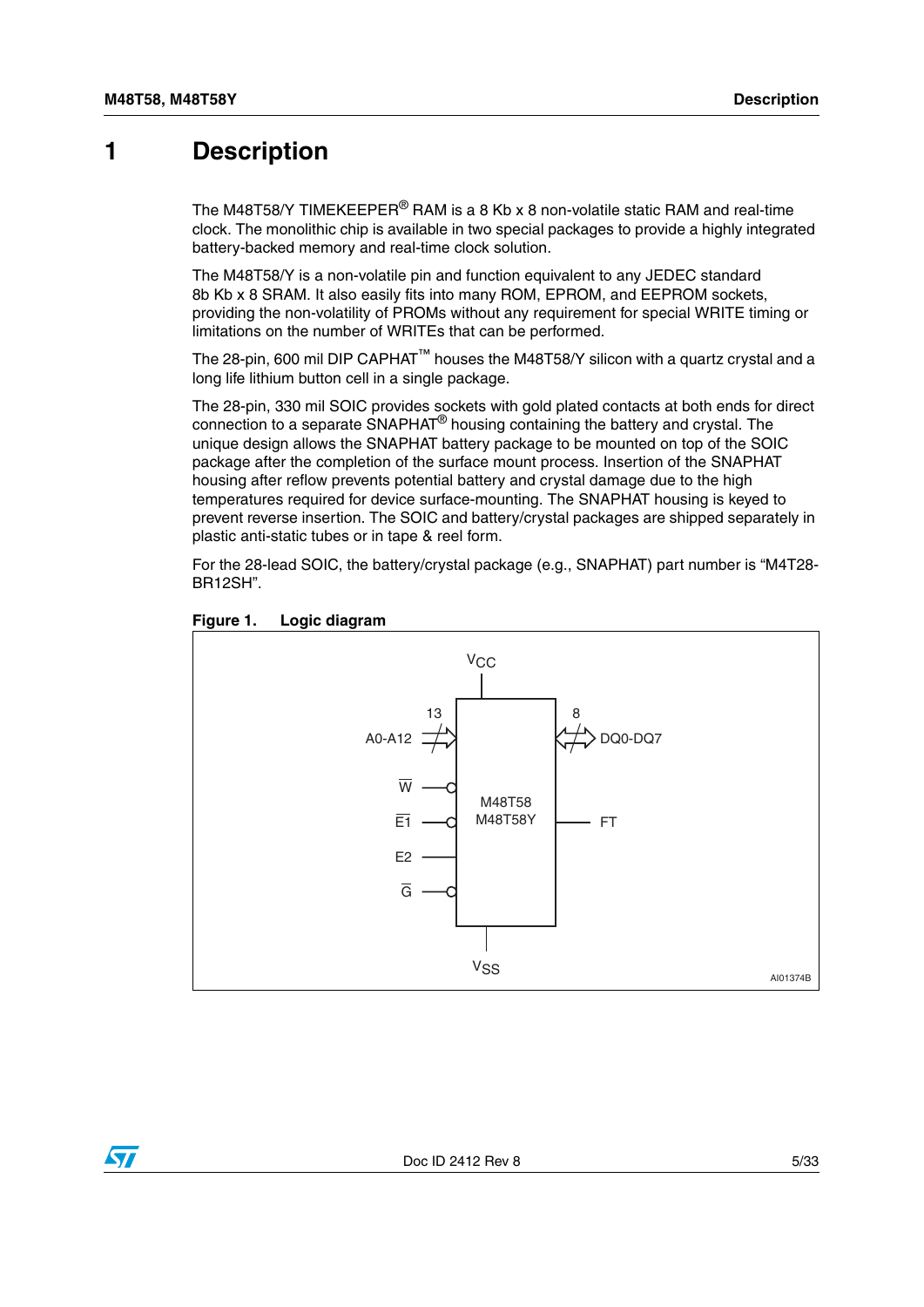| .<br><u>oighan hannoo</u> |                                    |
|---------------------------|------------------------------------|
| A0-A12                    | Address inputs                     |
| DQ0-DQ7                   | Data inputs / outputs              |
| FT                        | Frequency test output (open drain) |
| E1                        | Chip enable 1                      |
| E <sub>2</sub>            | Chip enable 2                      |
| $\overline{G}$            | Output enable                      |
| $\overline{\mathsf{w}}$   | <b>WRITE</b> enable                |
| $V_{\rm CC}$              | Supply voltage                     |
| $V_{SS}$                  | Ground                             |

<span id="page-5-0"></span>**Table 1. Signal names**

### <span id="page-5-1"></span>**Figure 2. DIP connections**

| FT<br>A <sub>12</sub> $12$<br>A7 [<br>A6<br>A5 $\prod$ 5<br>A4<br>$A3$ [ $\overline{)7}$<br>A2 $[$ 8<br>$A1$ <sup>[]</sup><br>A0 $\prod$ 10<br>DQ0<br>DQ1 [<br>DQ2 [ 13<br>V <sub>SS</sub> [14 | 3<br>4<br>П6<br>9<br>11<br>12 | M48T58<br>M48T58Y | 28 J V <sub>CC</sub><br>27<br>W<br>IEE<br>26<br>$25$ $\Box$ A8<br>24 T A9<br>23   A11<br>Ⅱā<br>22<br>$\sqrt{ }$ A10<br>21<br>20 $\overline{E1}$<br>19 <b>DQ7</b><br>18 DQ6<br>DQ <sub>5</sub><br>17<br>$\Box$ DQ4<br>16<br>15 DQ3 |          |
|------------------------------------------------------------------------------------------------------------------------------------------------------------------------------------------------|-------------------------------|-------------------|-----------------------------------------------------------------------------------------------------------------------------------------------------------------------------------------------------------------------------------|----------|
|                                                                                                                                                                                                |                               |                   |                                                                                                                                                                                                                                   | AI01375B |

### <span id="page-5-2"></span>**Figure 3. SOIC connections**

| FT <sub>L</sub>      | Œ              | 28<br>$V_{\rm CC}$    |          |
|----------------------|----------------|-----------------------|----------|
| $A12 \Box$           | $\overline{c}$ | 27<br>W               |          |
| $A7 \Box$            | 3              | 26<br>E <sub>2</sub>  |          |
| $A6 \Box$            | 4              | 25<br>A8              |          |
| $A5 \equiv$          | 5              | 24<br>] A9            |          |
| A4 <sub>L</sub>      | 6              | 23<br>A <sub>11</sub> |          |
| $A3 \equiv$          | 7<br>M48T58Y   | G<br>22               |          |
| $A2 \equiv$          | 8              | 21<br>A10             |          |
| A1 $\Box$            | 9              | E <sub>1</sub><br>20  |          |
| $AO \nightharpoonup$ | 10             | 19<br>DQ7             |          |
| DQ0 <sub>L</sub>     | 11             | DQ6<br>18             |          |
| DQ1 <sub>D</sub>     | 12             | DQ <sub>5</sub><br>17 |          |
| DQ <sub>2</sub> D    | 13             | 16<br>DQ4             |          |
| V <sub>SS</sub>      | 14             | DQ3<br>15             |          |
|                      |                |                       | AI01376B |

6/33 Doc ID 2412 Rev 8

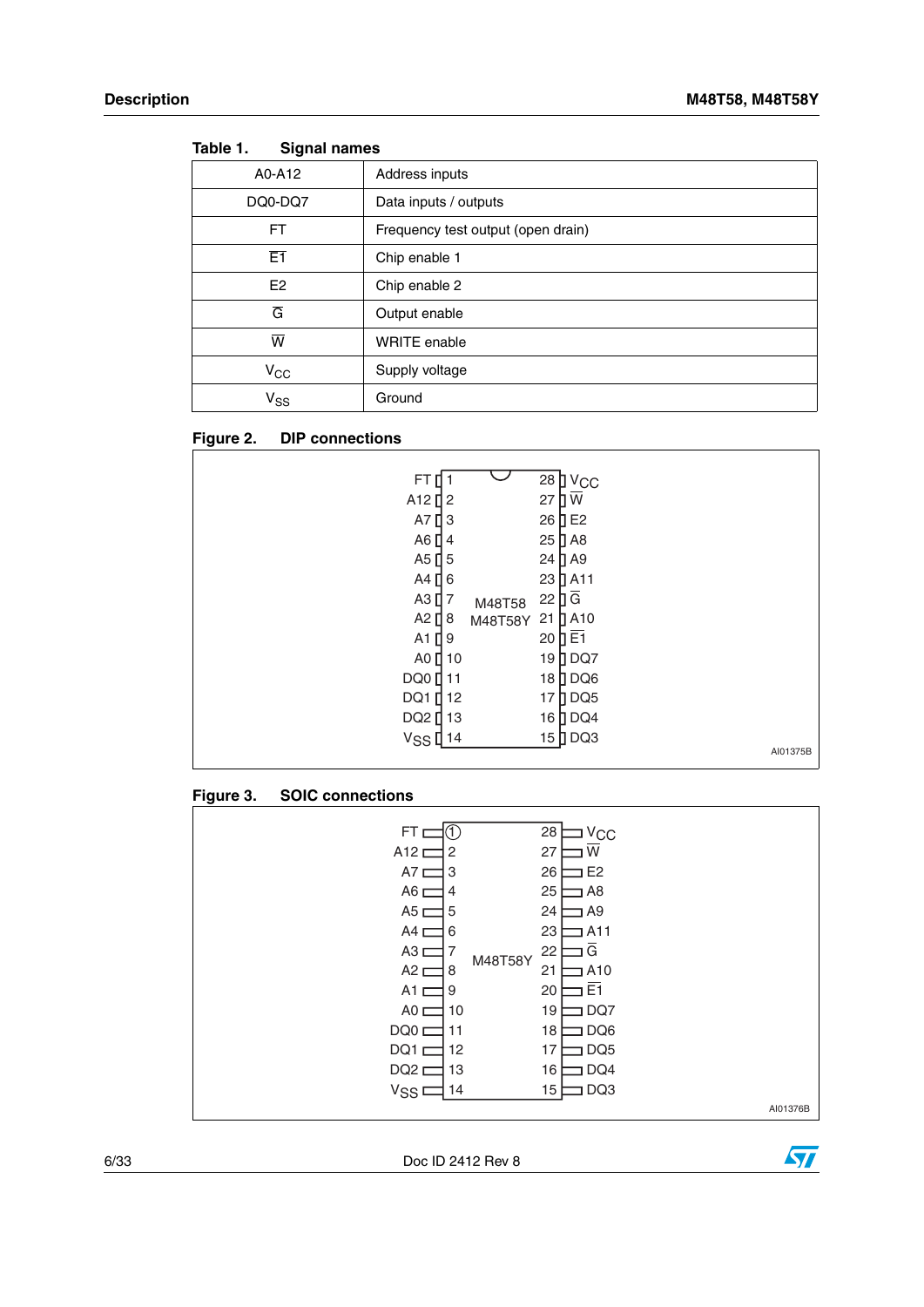### <span id="page-6-0"></span>**Figure 4. Block diagram**



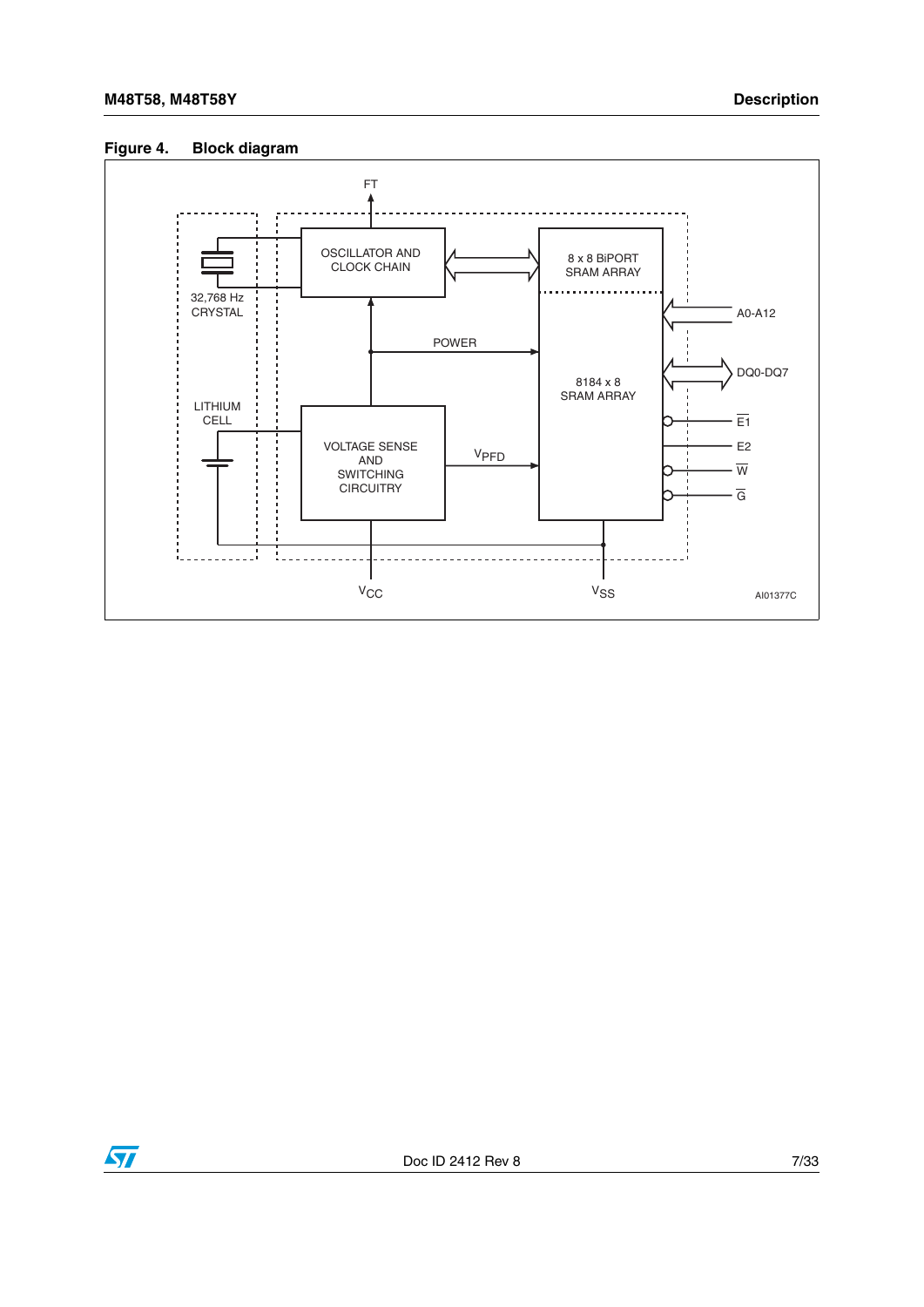## <span id="page-7-0"></span>**2 Operation modes**

As *[Figure 4 on page 7](#page-6-0)* shows, the static memory array and the quartz controlled clock oscillator of the M48T58/Y are integrated on one silicon chip. The two circuits are interconnected at the upper eight memory locations to provide user accessible BYTEWIDE™ clock information in the bytes with addresses 1FF8h-1FFFh. The clock locations contain the century, year, month, date, day, hour, minute, and second in 24 hour BCD format (except for the century). Corrections for 28, 29 (leap year - valid until 2100), 30, and 31 day months are made automatically. Byte 1FF8h is the clock control register. This byte controls user access to the clock information and also stores the clock calibration setting.

The eight clock bytes are not the actual clock counters themselves; they are memory locations consisting of BiPORT™ READ/write memory cells. The M48T58/Y includes a clock control circuit which updates the clock bytes with current information once per second. The information can be accessed by the user in the same manner as any other location in the static memory array.

The M48T58/Y also has its own power-fail detect circuit. The control circuitry constantly monitors the single 5 V supply for an out-of-tolerance condition. When  $V_{CC}$  is out of tolerance, the circuit write protects the SRAM, providing a high degree of data security in the midst of unpredictable system operation brought on by low  $V_{CC}$ . As  $V_{CC}$  falls below the battery backup switchover voltage ( $V_{\rm SO}$ ), the control circuitry connects the battery which maintains data and clock operation until valid power returns.

| <b>Mode</b>     | $V_{CC}$                                      | E1              | E <sub>2</sub>  | $\overline{G}$  | $\overline{\mathbf{w}}$ | <b>DQ0-DQ7</b>   | <b>Power</b>        |
|-----------------|-----------------------------------------------|-----------------|-----------------|-----------------|-------------------------|------------------|---------------------|
| <b>Deselect</b> |                                               | $V_{\text{IH}}$ | x               | x               | x                       | High Z           | Standby             |
| <b>Deselect</b> | 4.75 to 5.5 V                                 | X               | $V_{IL}$        | x               | x                       | High Z           | Standby             |
| <b>WRITE</b>    | or                                            | $V_{IL}$        | $V_{\text{IH}}$ | X               | $V_{ L}$                | $D_{IN}$         | Active              |
| <b>READ</b>     | 4.5 to 5.5 V                                  | $V_{IL}$        | V <sub>IH</sub> | $V_{IL}$        | V <sub>IH</sub>         | $D_{\text{OUT}}$ | Active              |
| <b>READ</b>     |                                               | $V_{IL}$        | $V_{\text{IH}}$ | $V_{\text{IH}}$ | V <sub>IH</sub>         | High Z           | Active              |
| Deselect        | $V_{SO}$ to $V_{PFD}$<br>(min) <sup>(1)</sup> | X               | x               | X               | X                       | High Z           | CMOS standby        |
| <b>Deselect</b> | $\leq$ $V_{SO}$ <sup>(1)</sup>                | X               | X               | x               | X                       | High Z           | Battery backup mode |

#### <span id="page-7-1"></span>**Table 2. Operating modes**

1. See *[Table 11 on page 24](#page-23-1)* for details.

*Note:*  $X = V_{IH}$  or  $V_{II}$ ;  $V_{SO} =$  Battery backup switchover voltage.

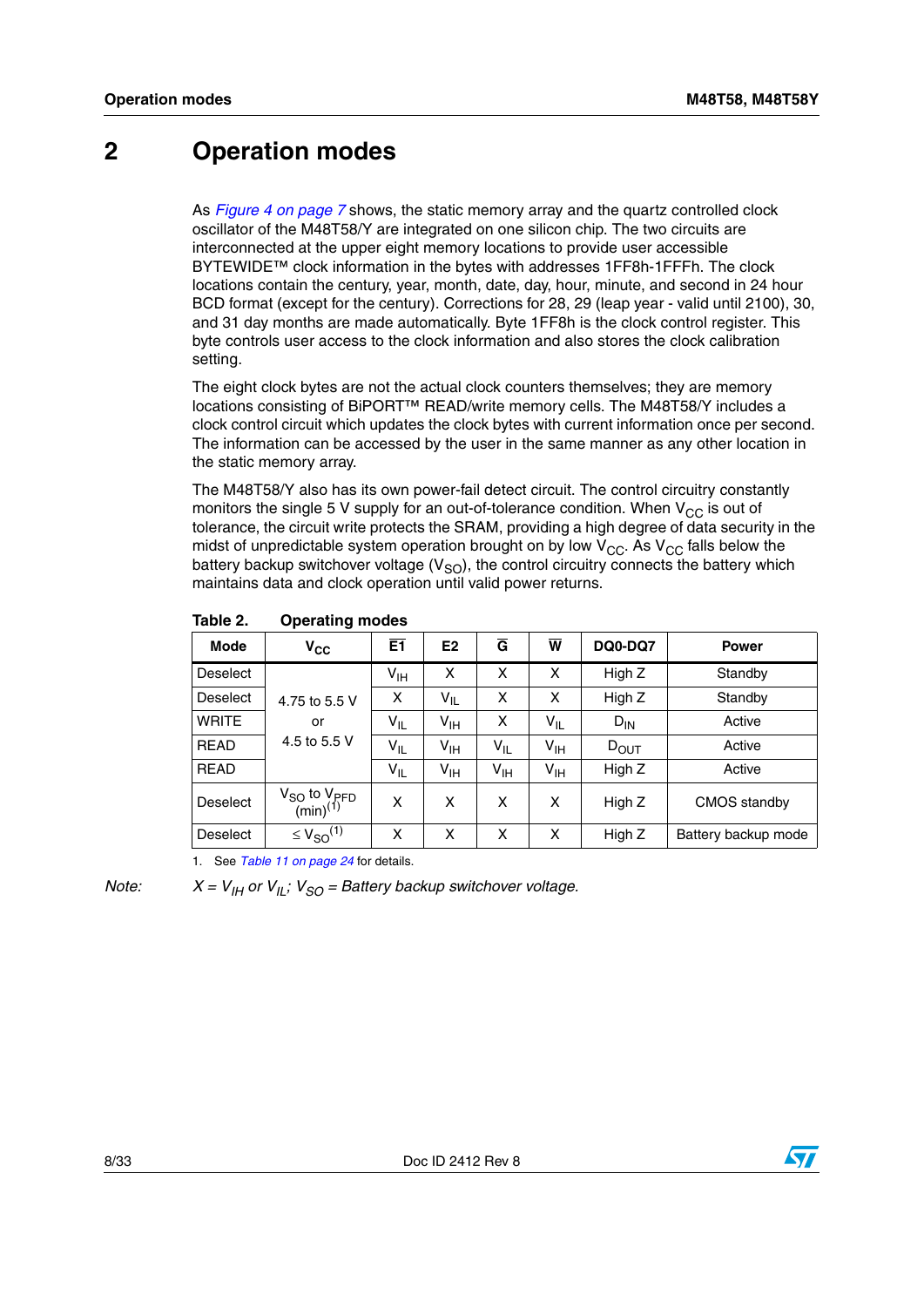## <span id="page-8-0"></span>**3 READ mode**

The M48T58/Y is in the READ mode whenever  $\overline{W}$  (WRITE enable) is high,  $\overline{E1}$  (chip enable 1) is low, and E2 (chip enable 2) is high. The unique address specified by the 13 address inputs defines which one of the 8,192 bytes of data is to be accessed. Valid data will be available at the data I/O pins within address access time  $(t_{AVQV})$  after the last address input signal is stable, providing that the  $\overline{E1}$ , E2, and  $\overline{G}$  access times are also satisfied. If the  $\overline{E1}$ , E2 and  $\overline{G}$  access times are not met, valid data will be available after the latter of the chip enable access times ( $t_{E1LQV}$  or  $t_{E2HQV}$ ) or output enable access time ( $t_{GLQV}$ ).

The state of the eight three-state data I/O signals is controlled by  $\overline{E1}$ , E2 and  $\overline{G}$ . If the outputs are activated before  $t_{AVQV}$ , the data lines will be driven to an indeterminate state until  $t_{AVQV}$ . If the address inputs are changed while  $\overline{E1}$ , E2 and  $\overline{G}$  remain active, output data will remain valid for output data hold time  $(t_{AXOX})$  but will go indeterminate until the next address access.



<span id="page-8-1"></span>**Figure 5. READ mode AC waveforms**

*Note: WRITE enable (W) = high.*

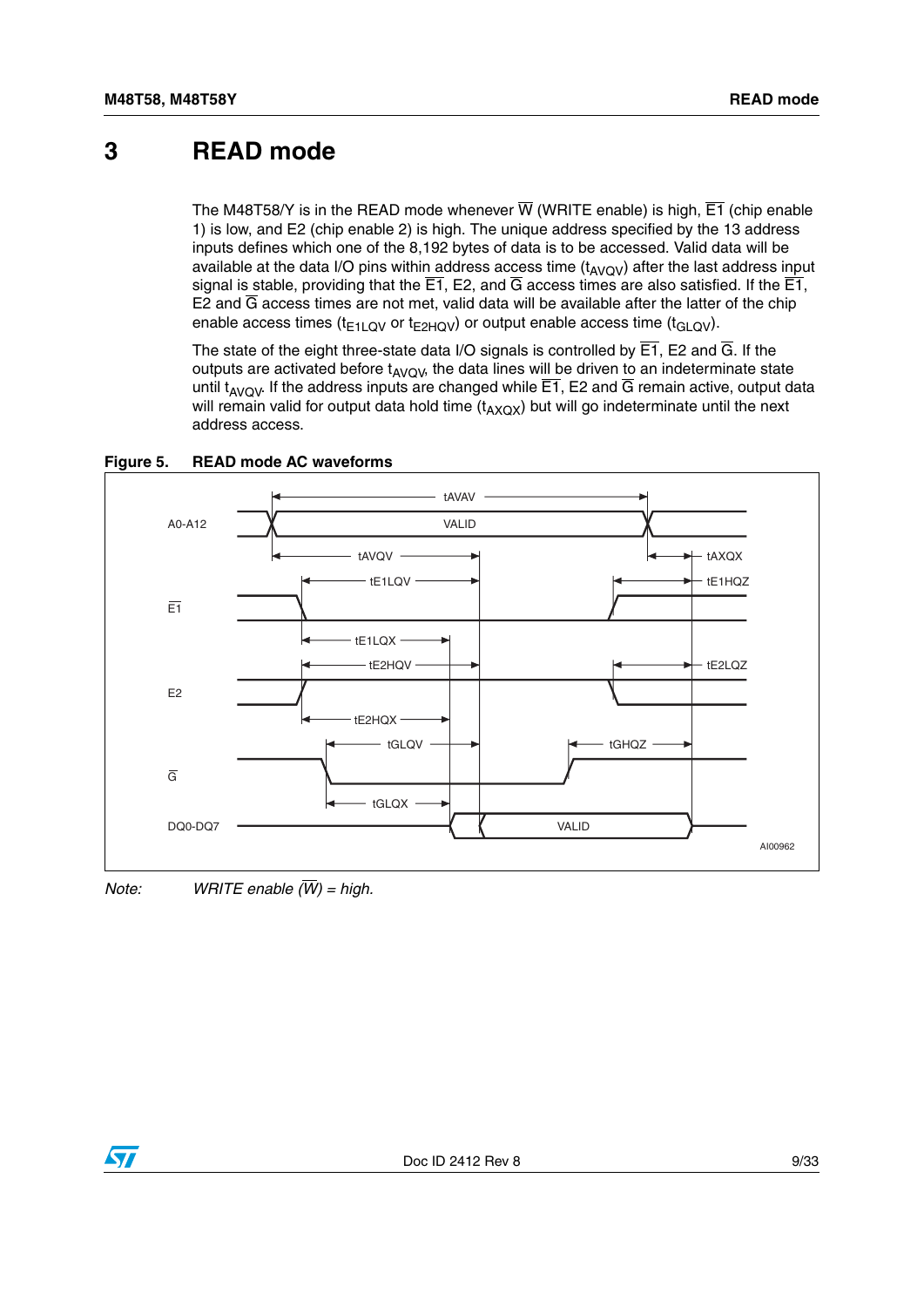|                                 | Parameter <sup>(1)</sup>                | <b>M48T58/Y</b> | Unit |    |
|---------------------------------|-----------------------------------------|-----------------|------|----|
| Symbol                          |                                         | Min             | Max  |    |
| t <sub>AVAV</sub>               | READ cycle time                         | 70              |      | ns |
| t <sub>AVQV</sub>               | Address valid to output valid           |                 | 70   | ns |
| <sup>t</sup> E <sub>1</sub> LQV | Chip enable 1 low to output valid       |                 | 70   | ns |
| t <sub>E2HQV</sub>              | Chip enable 2 high to output valid      |                 | 70   | ns |
| t <sub>GLQV</sub>               | Output enable low to output valid       |                 | 35   | ns |
| $t_{E1LQX}^{(2)}$               | Chip enable 1 low to output transition  | 5               |      | ns |
| $t_{E2HQX}^{(2)}$               | Chip enable 2 high to output transition | 5               |      | ns |
| $t_{\text{GLQX}}^{(2)}$         | Output enable low to output transition  | 5               |      | ns |
| $t_{E1HQZ}^{(2)}$               | Chip enable 1 high to output Hi-Z       |                 | 25   | ns |
| $t_{E2LQZ}^{(2)}$               | Chip enable 2 low to output Hi-Z        |                 | 25   | ns |
| $t_{GHQZ}^{(2)}$                | Output enable high to output Hi-Z       |                 | 25   | ns |
| t <sub>AXQX</sub>               | Address transition to output transition | 10              |      | ns |

<span id="page-9-0"></span>**Table 3. READ mode AC characteristics**

1. Valid for ambient operating temperature:  $T_A = 0$  to 70 °C; V<sub>CC</sub> = 4.75 to 5.5 V or 4.5 to 5.5 V (except where noted).

2.  $C_L = 5$  pF.

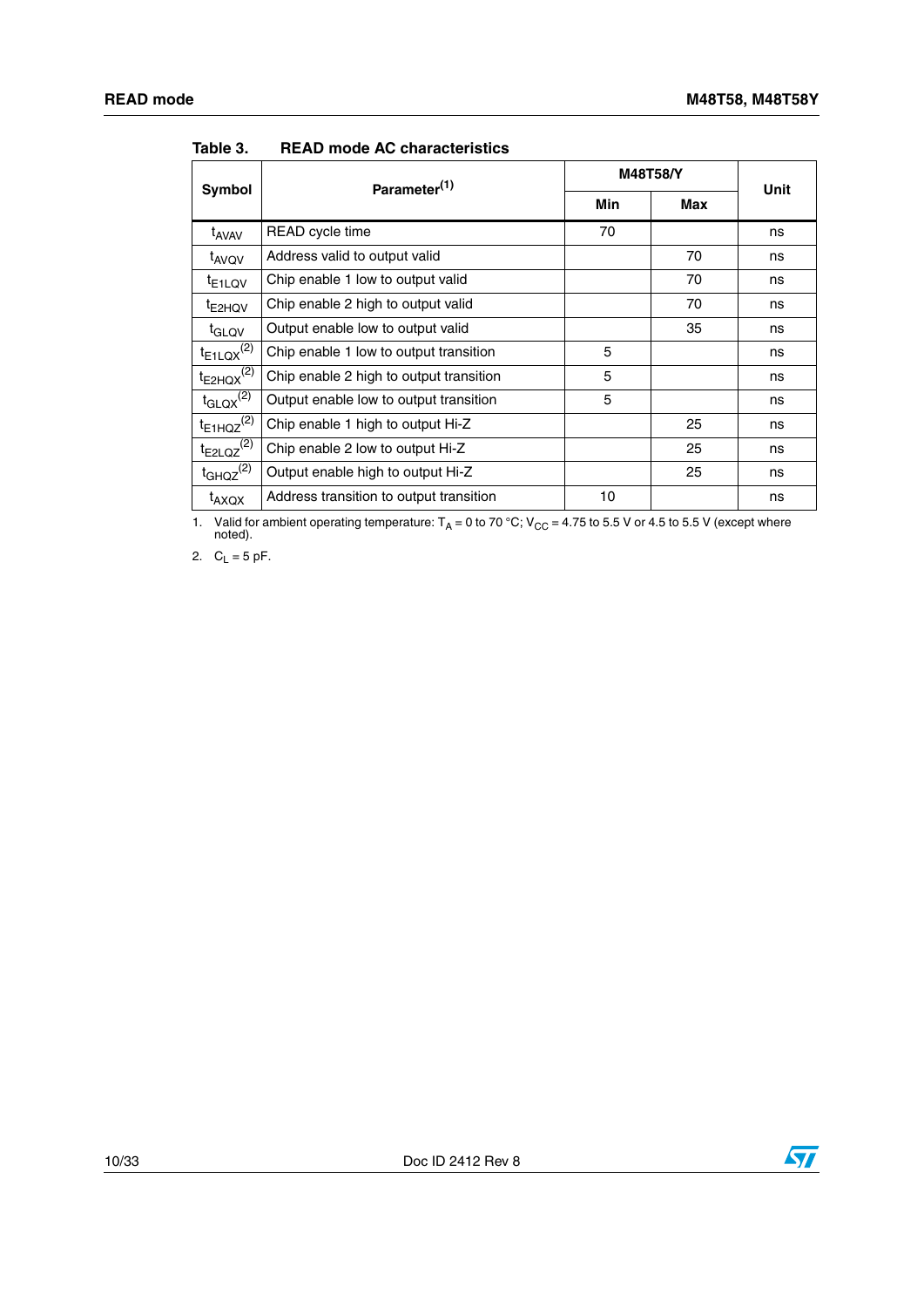## <span id="page-10-0"></span>**4 WRITE mode**

The M48T58/Y is in the WRITE mode whenever  $\overline{W}$  and  $\overline{E1}$  are low and E2 is high. The start of a WRITE is referenced from the latter occurring falling edge of  $\overline{W}$  or  $\overline{E1}$ , or the rising edge of E2. A WRITE is terminated by the earlier rising edge of  $\overline{W}$  or  $\overline{E1}$ , or the falling edge of E2. The addresses must be held valid throughout the cycle.  $\overline{E1}$  or  $\overline{W}$  must return high or E2 low for a minimum of  $t_{E1HAX}$  or  $t_{E2LAX}$  from chip enable or  $t_{WHAX}$  from WRITE enable prior to the initiation of another READ or WRITE cycle. Data-in must be valid  $t_{\text{DVWH}}$  prior to the end of WRITE and remain valid for  $t_{WHDX}$  afterward.  $\overline{G}$  should be kept high during WRITE cycles to avoid bus contention; although, if the output bus has been activated by a low on  $\overline{E1}$  and  $\overline{G}$ and a high on E2, a low on  $\overline{W}$  will disable the outputs t<sub>WLQZ</sub> after  $\overline{W}$  falls.



<span id="page-10-1"></span>**Figure 6. WRITE enable controlled, WRITE AC waveform**

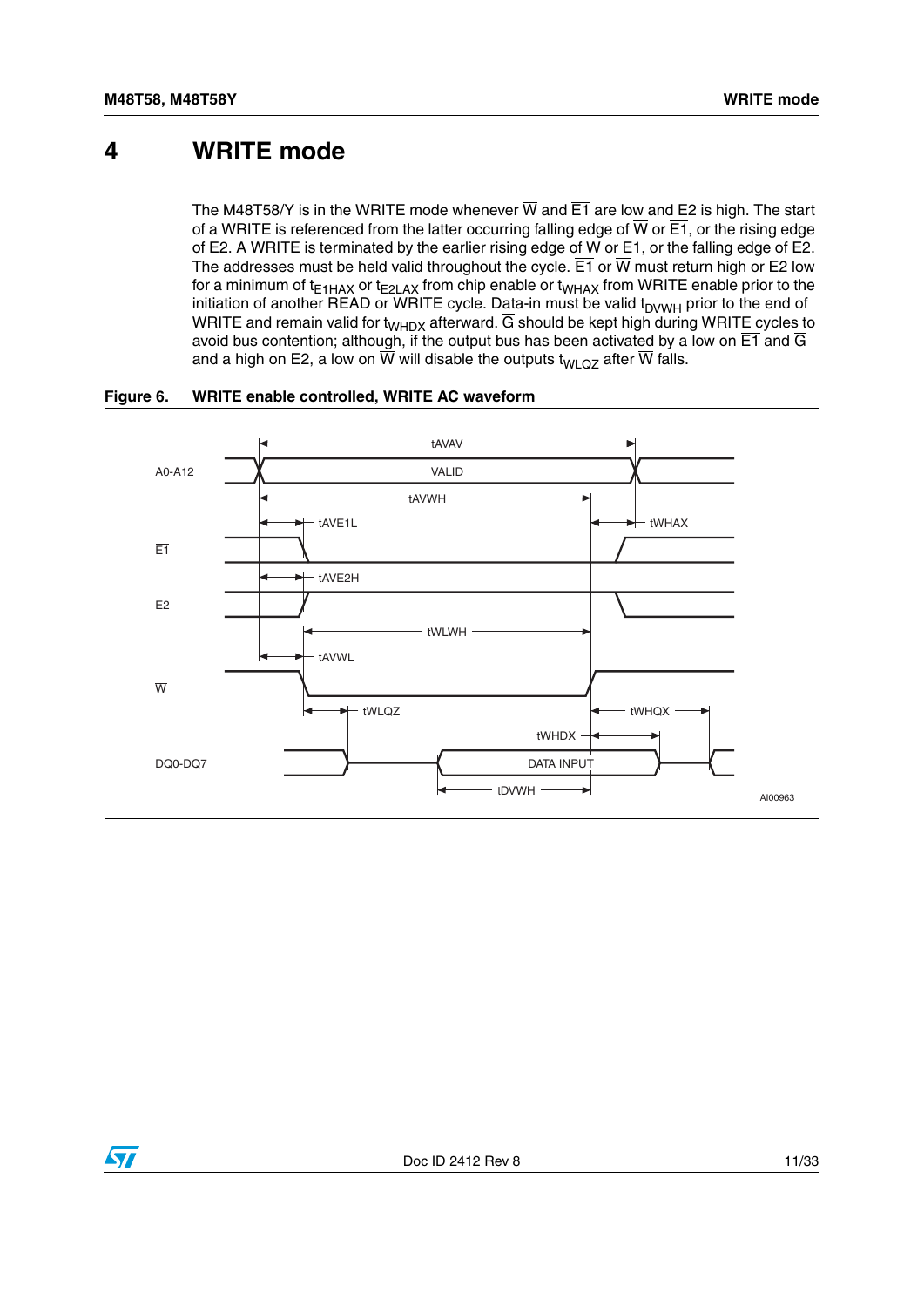

<span id="page-11-0"></span>**Figure 7. Chip enable controlled, WRITE AC waveforms**

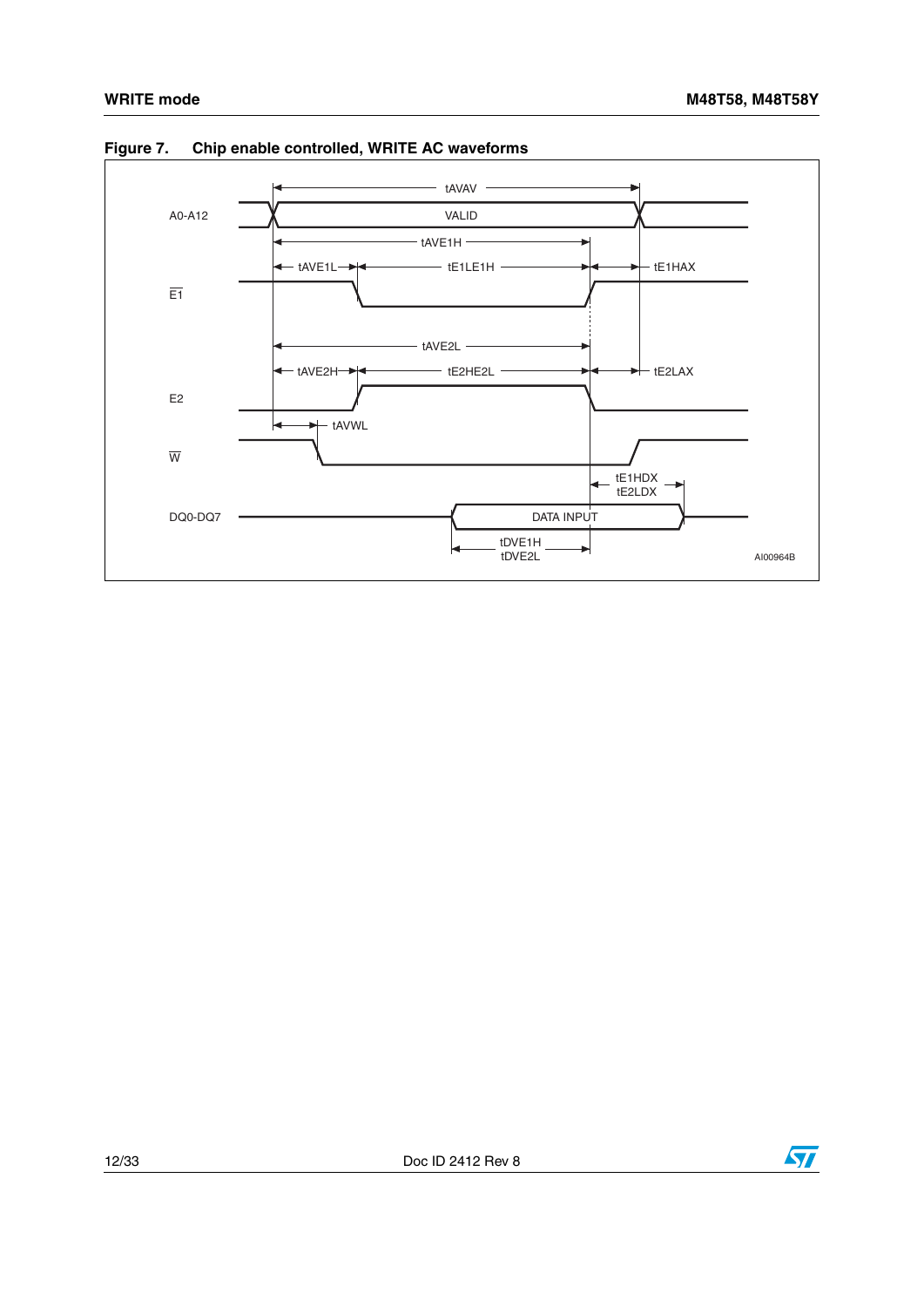|                                | Parameter <sup>(1)</sup>                 |              | M48T58/Y   |             |  |
|--------------------------------|------------------------------------------|--------------|------------|-------------|--|
| <b>Symbol</b>                  |                                          | <b>Min</b>   | <b>Max</b> | <b>Unit</b> |  |
| t <sub>AVAV</sub>              | WRITE cycle time                         | 70           |            | ns          |  |
| t <sub>AVWL</sub>              | Address valid to WRITE enable low        | 0            |            | ns          |  |
| t <sub>AVE1L</sub>             | Address valid to chip enable 1 low       | $\Omega$     |            | ns          |  |
| t <sub>AVE2H</sub>             | Address valid to chip enable 2 high      | $\Omega$     |            | ns          |  |
| t <sub>WLWH</sub>              | WRITE enable pulse width                 | 50           |            | ns          |  |
| <sup>t</sup> E1LE1H            | Chip enable 1 low to chip enable 1 high  | 55           |            | ns          |  |
| t <sub>E2HE2L</sub>            | Chip enable 2 high to chip enable 2 low  | 55           |            | ns          |  |
| t <sub>WHAX</sub>              | WRITE enable high to address transition  | $\mathbf{0}$ |            | ns          |  |
| $t_{E1HAX}$                    | Chip enable 1 high to address transition | 0            |            | ns          |  |
| $t_{E2LAX}$                    | Chip enable 2 low to address transition  | $\Omega$     |            | ns          |  |
| t <sub>DVWH</sub>              | Input valid to WRITE enable high         | 30           |            | ns          |  |
| t <sub>DVE1H</sub>             | Input valid to chip enable 1 high        | 30           |            | ns          |  |
| t <sub>DVE2L</sub>             | Input valid to chip enable 2 low         | 30           |            | ns          |  |
| t <sub>WHDX</sub>              | WRITE enable high to input transition    | 5            |            | ns          |  |
| $t_{E1HDX}$                    | Chip enable 1 high to input transition   | 5            |            | ns          |  |
| $t_{E2LDX}$                    | Chip enable 2 low to input transition    | 5            |            | ns          |  |
| $t_{WLQZ}^{(2)(3)}$            | Write enable low to output Hi-Z          |              | 25         | ns          |  |
| t <sub>AVWH</sub>              | Address valid to WRITE enable high       | 60           |            | ns          |  |
| t <sub>AVE1H</sub>             | Address valid to chip enable 1 high      | 60           |            | ns          |  |
| t <sub>AVE2L</sub>             | Address valid to chip enable 2 low       | 60           |            | ns          |  |
| $t_{WHQX}^{(2)\overline{(3)}}$ | WRITE enable high to output transition   | 5            |            | ns          |  |

<span id="page-12-0"></span>**Table 4. WRITE mode AC characteristics**

1. Valid for ambient operating temperature:  $T_A = 0$  to 70 °C; V<sub>CC</sub> = 4.75 to 5.5 V or 4.5 to 5.5 V (except where noted).

2.  $C_L = 5$  pF.

3. If E1 goes low or E2 high simultaneously with W going low, the outputs remain in the high impedance state.

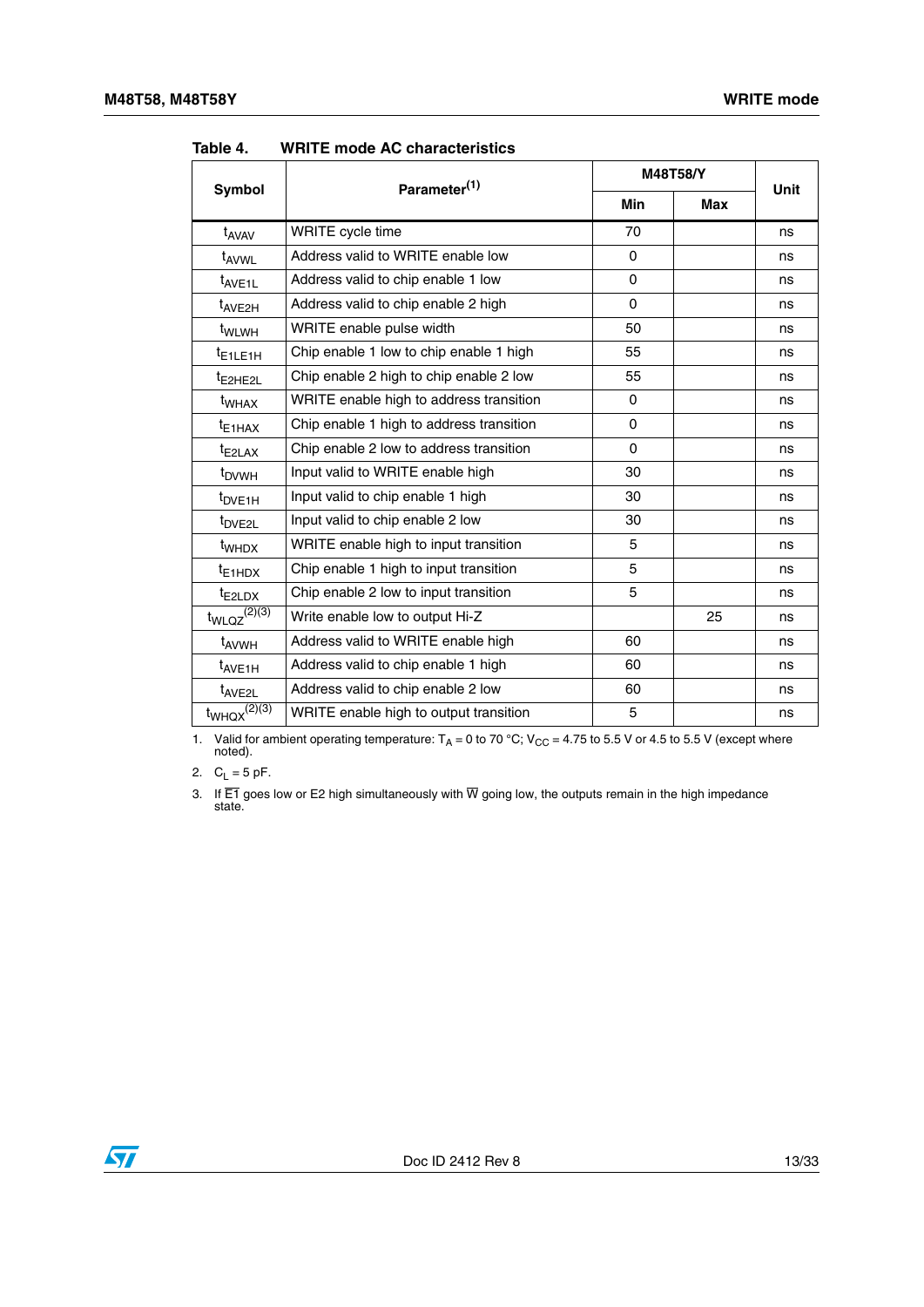## <span id="page-13-0"></span>**5 Data retention mode**

With valid V<sub>CC</sub> applied, the M48T58/Y operates as a conventional BYTEWIDE<sup>™</sup> static RAM. Should the supply voltage decay, the RAM will automatically power-fail deselect, write protecting itself when  $V_{CC}$  falls within the  $V_{PFD}$  (max),  $V_{PFD}$  (min) window. All outputs become high impedance, and all inputs are treated as "don't care."

*Note: A power failure during a WRITE cycle may corrupt data at the currently addressed location, but does not jeopardize the rest of the RAM's content. At voltages below V<sub>PFD</sub> (min), the user can be assured the memory will be in a write protected state, provided the V<sub>CC</sub> fall time is not less than t<sub>F</sub>. The M48T58/Y may respond to transient noise spikes on V<sub>CC</sub> that reach into the deselect window during the time the device is sampling*  $V_{CC}$ *. Therefore, decoupling of the power supply lines is recommended.*

> When  $V_{CC}$  drops below  $V_{SO}$ , the control circuit switches power to the internal battery which preserves data and powers the clock. The internal button cell will maintain data in the M48T58/Y for an accumulated period of at least 7 years when  $V_{CC}$  is less than  $V_{SO}$ . As system power returns and  $V_{CC}$  rises above  $V_{SO}$ , the battery is disconnected, and the power supply is switched to external  $V_{CC}$ . Write protection continues until  $V_{CC}$  reaches  $V_{PFD}$  (min) plus t<sub>rec</sub> (min). E1 should be kept high or E2 low as  $V_{CC}$  rises past  $V_{PFD}$  (min) to prevent inadvertent WRITE cycles prior to system stabilization. Normal RAM operation can resume  $t_{rec}$  after  $V_{CC}$  exceeds  $V_{PFD}$  (max).

For more information on battery storage life refer to the application note AN1012.

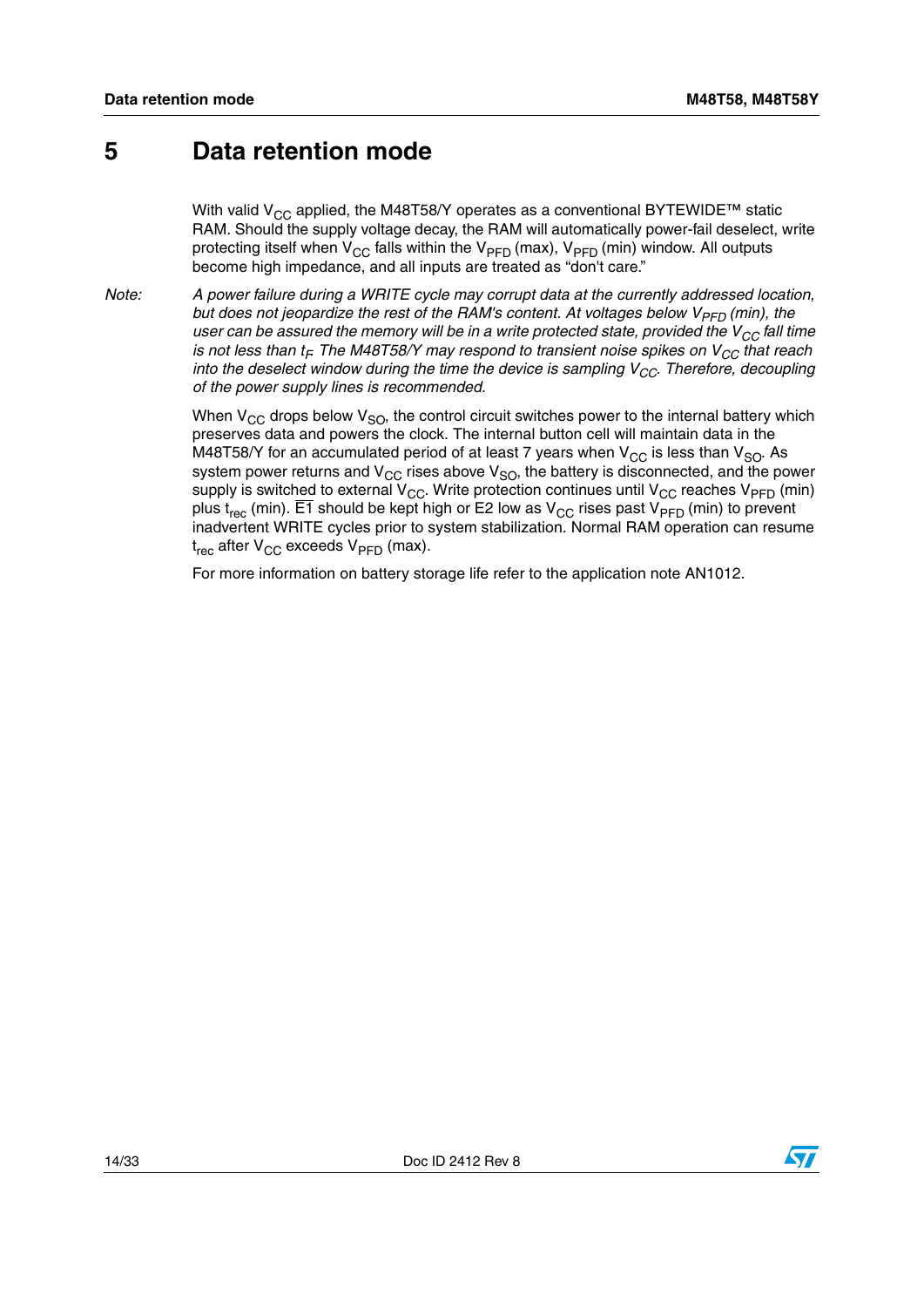## <span id="page-14-0"></span>**6 Clock operations**

### <span id="page-14-1"></span>**6.1 Reading the clock**

Updates to the TIMEKEEPER® registers (see *[Table 5](#page-15-1)*) should be halted before clock data is read to prevent reading data in transition. The BiPORT™ TIMEKEEPER cells in the RAM array are only data registers and not the actual clock counters, so updating the registers can be halted without disturbing the clock itself.

Updating is halted when a '1' is written to the READ bit, D6 in the control register 1FF8h. As long as a '1' remains in that position, updating is halted.

After a halt is issued, the registers reflect the count; that is, the day, date, and the time that were current at the moment the halt command was issued.

All of the TIMEKEEPER registers are updated simultaneously. A halt will not interrupt an update in progress. Updating is within a second after the bit is reset to a '0.'

### <span id="page-14-2"></span>**6.2 Setting the clock**

Bit D7 of the control register (1FF8h) is the WRITE bit. Setting the WRITE bit to a '1,' like the READ bit, halts updates to the TIMEKEEPER<sup>®</sup> registers. The user can then load them with the correct day, date, and time data in 24-hour BCD format (see *[Table 5](#page-15-1)*). Resetting the WRITE bit to a '0' then transfers the values of all time registers (1FF9h-1FFFh) to the actual TIMEKEEPER counters and allows normal operation to resume. The bits marked as '0' in *[Table 5 on page 16](#page-15-1)* must be written to '0' to allow for normal TIMEKEEPER and RAM operation. After the WRITE bit is reset, the next clock update will occur within one second.

See the application note AN923 "TIMEKEEPER Rolling Into the 21st Century" for information on century rollover.

### <span id="page-14-3"></span>**6.3 Stopping and starting the oscillator**

The oscillator may be stopped at any time. If the device is going to spend a significant amount of time on the shelf, the oscillator can be turned off to minimize current drain on the battery. The STOP bit is the MSB of the seconds register. Setting it to a '1' stops the oscillator. The M48T58/Y is shipped from STMicroelectronics with the STOP bit set to a '1.' When reset to a '0,' the M48T58/Y oscillator starts within 1 second.

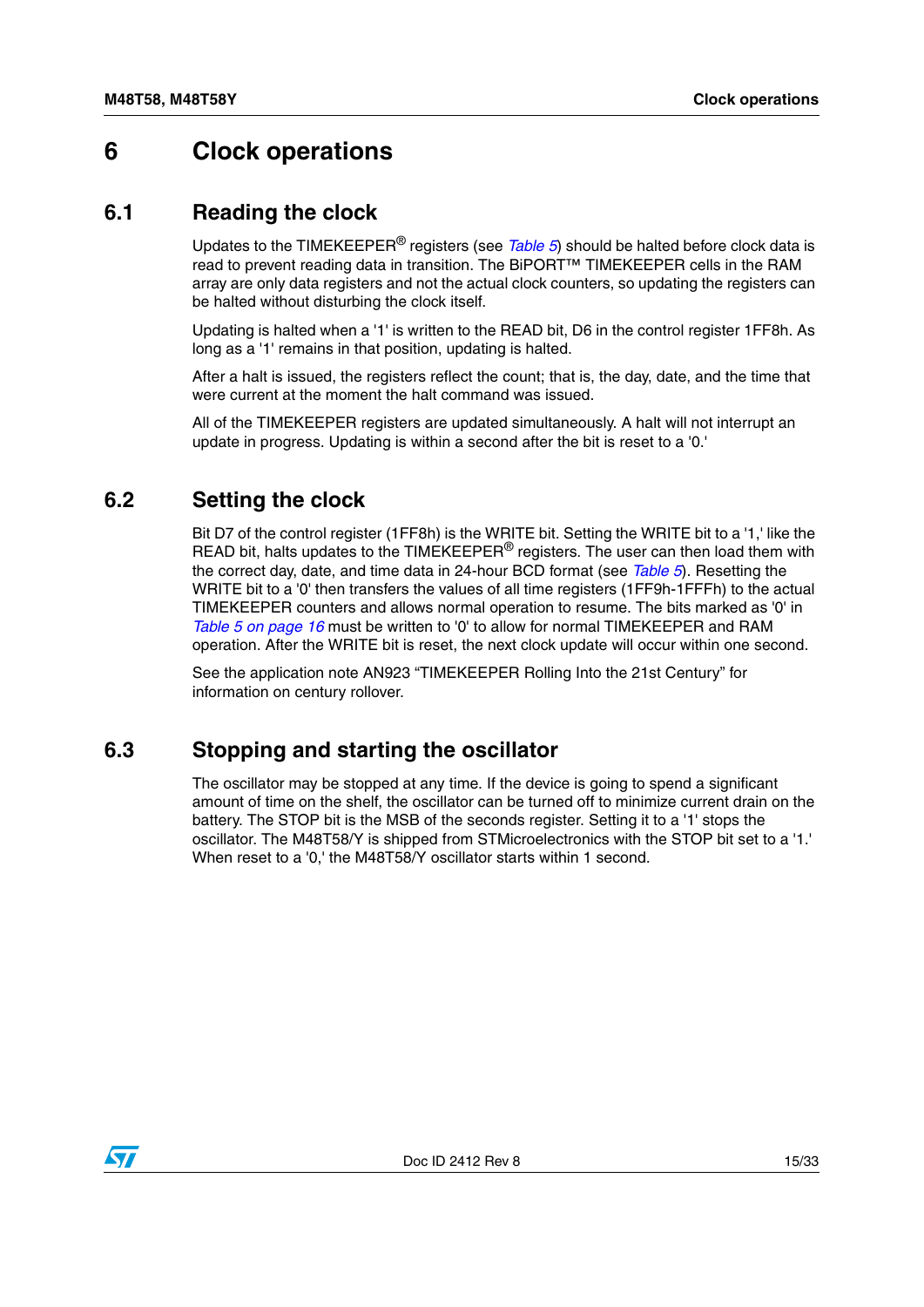| <b>Address</b> |            |          |            | <b>Function/range</b> |                |                |                |             |                   |           |  |
|----------------|------------|----------|------------|-----------------------|----------------|----------------|----------------|-------------|-------------------|-----------|--|
|                | D7         | D6       | D5         | D4                    | D <sub>3</sub> | D <sub>2</sub> | D <sub>1</sub> | D0          | <b>BCD</b> format |           |  |
| 1FFFh          |            |          | 10 Years   |                       | Year           |                |                |             | Year              | $00 - 99$ |  |
| 1FFEh          | $\Omega$   | 0        | 0          | 10 M                  | Month          |                |                |             | Month             | $01 - 12$ |  |
| 1FFDh          | <b>BLE</b> | BL       |            | 10 date               | Date           |                |                |             | Date              | $01 - 31$ |  |
| 1FFCh          | $\Omega$   | FT       | <b>CEB</b> | CВ                    | 0              | Day            |                | Century/day | $0 - 1/1 - 7$     |           |  |
| 1FFBh          | $\Omega$   | $\Omega$ |            | 10 hours              |                | Hours          |                |             | Hours             | $00 - 23$ |  |
| 1FFAh          | $\Omega$   |          | 10 minutes |                       | <b>Minutes</b> |                |                |             | <b>Minutes</b>    | $00 - 59$ |  |
| 1FF9h          | <b>ST</b>  |          | 10 seconds |                       | Seconds        |                |                |             | Seconds           | 00-59     |  |
| 1FF8h          | W          | R        | S          |                       |                | Calibration    |                |             | Control           |           |  |

<span id="page-15-1"></span>**Table 5. Register map**

Keys:

 $S = SIGN$  bit

FT = FREQUENCY TEST bit

 $R = READ$  bit

 $W = WRITF$  bit

ST = STOP bit

 $0 =$  Must be set to '0'

BLE = Battery low enable bit

 $BL =$  Battery low bit (read only)

CEB = Century enable bit

 $CB = Century bit$ 

*Note: When CEB is set to '1,' CB will toggle from '0' to '1' or from '1' to '0' at the turn of the century (dependent upon the initial value set).*

> *When CEB is set to '0,' CB will not toggle. The WRITE bit does not need to be set to write to CEB.*

## <span id="page-15-0"></span>**6.4 Calibrating the clock**

The M48T58/Y is driven by a quartz-controlled oscillator with a nominal frequency of 32,768 Hz. The devices are tested not to exceed 35 ppm (parts per million) oscillator frequency error at 25°C, which equates to about ±1.53 minutes per month. With the calibration bits properly set, the accuracy of each M48T58/Y improves to better than +1/–2 ppm at 25°C.

The oscillation rate of any crystal changes with temperature (see *[Figure 8 on page 18](#page-17-0)*). Most clock chips compensate for crystal frequency and temperature shift error with cumbersome "trim" capacitors. The M48T58/Y design, however, employs periodic counter correction. The calibration circuit adds or subtracts counts from the oscillator divider circuit at the divide by 256 stage, as shown in *[Figure 9 on page 18](#page-17-1)*. The number of times pulses are blanked (subtracted, negative calibration) or split (added, positive calibration) depends upon the value loaded into the five calibration bits found in the control register. Adding counts speeds the clock up, subtracting counts slows the clock down.

The calibration byte occupies the five lower order bits (D4-D0) in the control register 1FF8h. These bits can be set to represent any value between 0 and 31 in binary form. Bit D5 is the

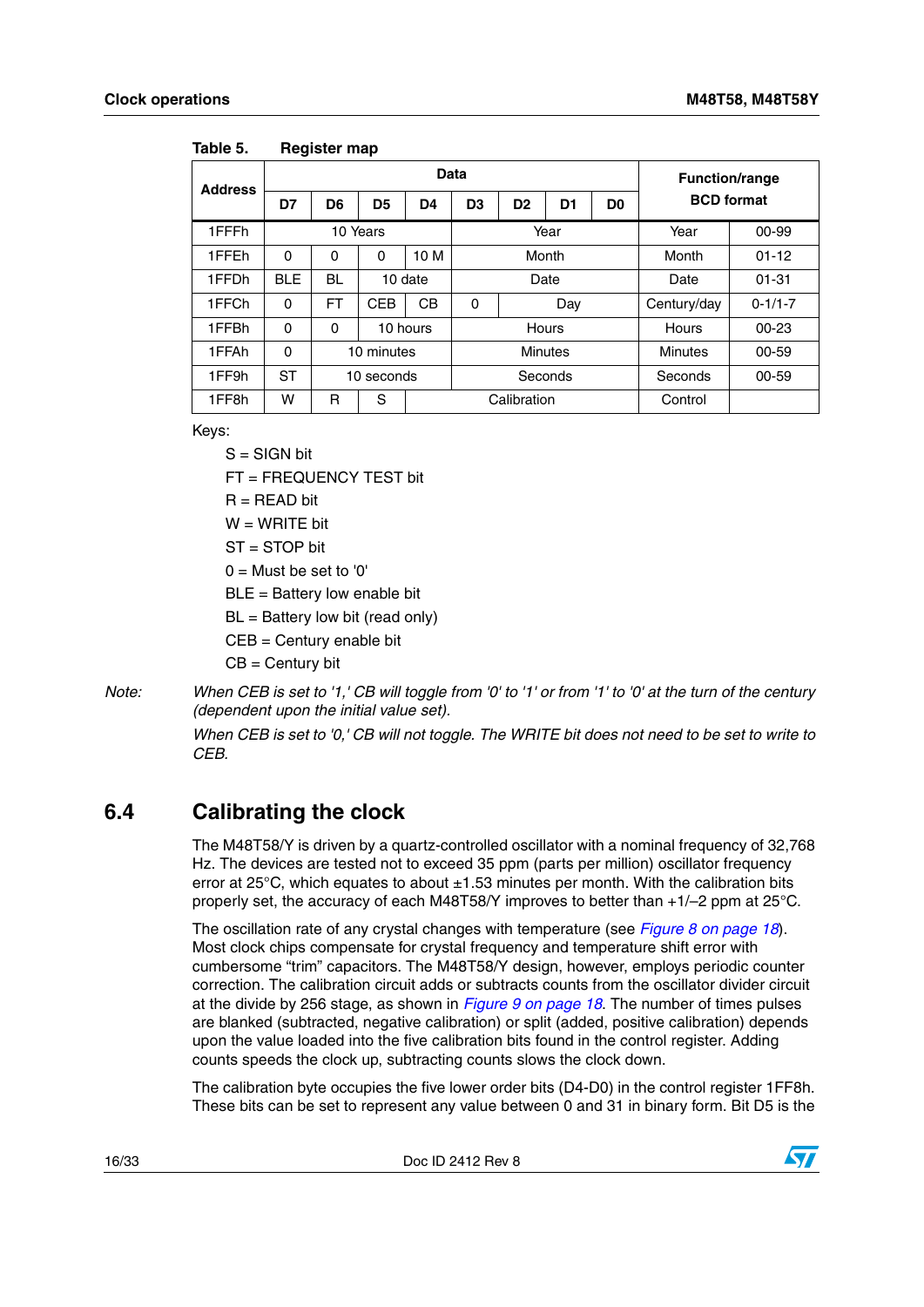sign bit; '1' indicates positive calibration, '0' indicates negative calibration. Calibration occurs within a 64 minute cycle. The first 62 minutes in the cycle may, once per minute, have one second either shortened by 128 or lengthened by 256 oscillator cycles. If a binary '1' is loaded into the register, only the first 2 minutes in the 64 minute cycle will be modified; if a binary 6 is loaded, the first 12 will be affected, and so on.

Therefore, each calibration step has the effect of adding 512 or subtracting 256 oscillator cycles for every 125,829,120 actual oscillator cycles, that is +4.068 or –2.034 ppm of adjustment per calibration step in the calibration register. Assuming that the oscillator is in fact running at exactly 32,768 Hz, each of the 31 increments in the calibration byte would represent +10.7 or –5.35 seconds per month which corresponds to a total range of +5.5 or – 2.75 minutes per month.

Two methods are available for ascertaining how much calibration a given M48T58/Y may require. The first involves simply setting the clock, letting it run for a month and comparing it to a known accurate reference (like WWV broadcasts). While that may seem crude, it allows the designer to give the end user the ability to calibrate his clock as his environment may require, even after the final product is packaged in a non-user serviceable enclosure. All the designer has to do is provide a simple utility that accesses the calibration byte.

The second approach is better suited to a manufacturing environment, and involves the use of some test equipment. When the frequency test (FT) bit (D6 in the day register) is set to a '1,' and D7 of the seconds register is a '0' (oscillator running), The frequency test (pin 1) will toggle at 512 Hz. Any deviation from 512 Hz indicates the degree and direction of oscillator frequency shift at the test temperature. For example, a reading of 512.01024 Hz would indicate a  $+20$  ppm oscillator frequency error, requiring a  $-10$  (WR001010) to be loaded into the calibration byte for correction.

The frequency test pin is an open drain output which requires a pull-up resistor for proper operation. A 500-10 kΩ resistor is recommended in order to control the rise time.

For more information on calibration, see application note AN934, "TIMEKEEPER<sup>®</sup> calibration."

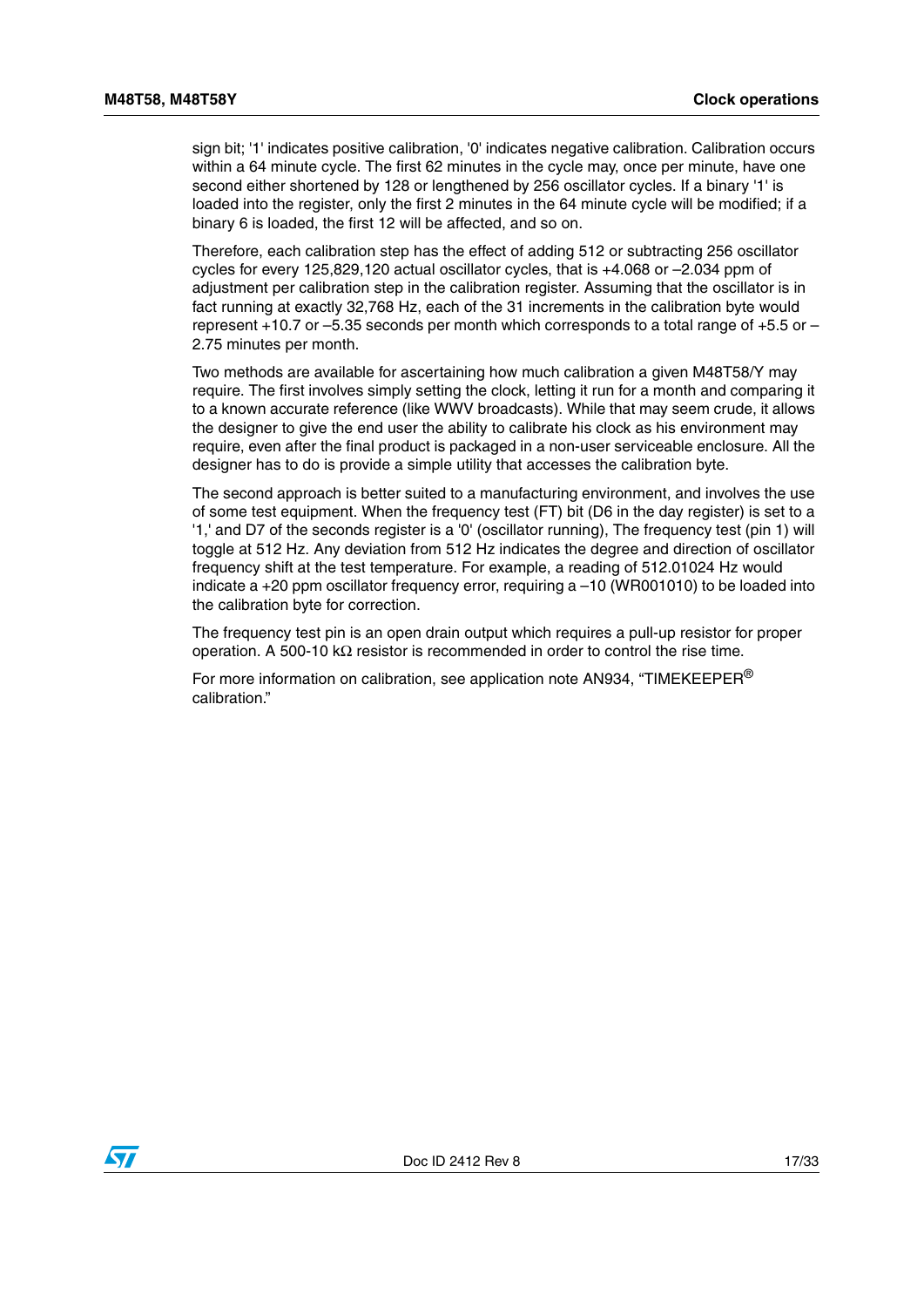

#### <span id="page-17-0"></span>**Figure 8. Crystal accuracy across temperature**

### <span id="page-17-1"></span>**Figure 9. Clock calibration**



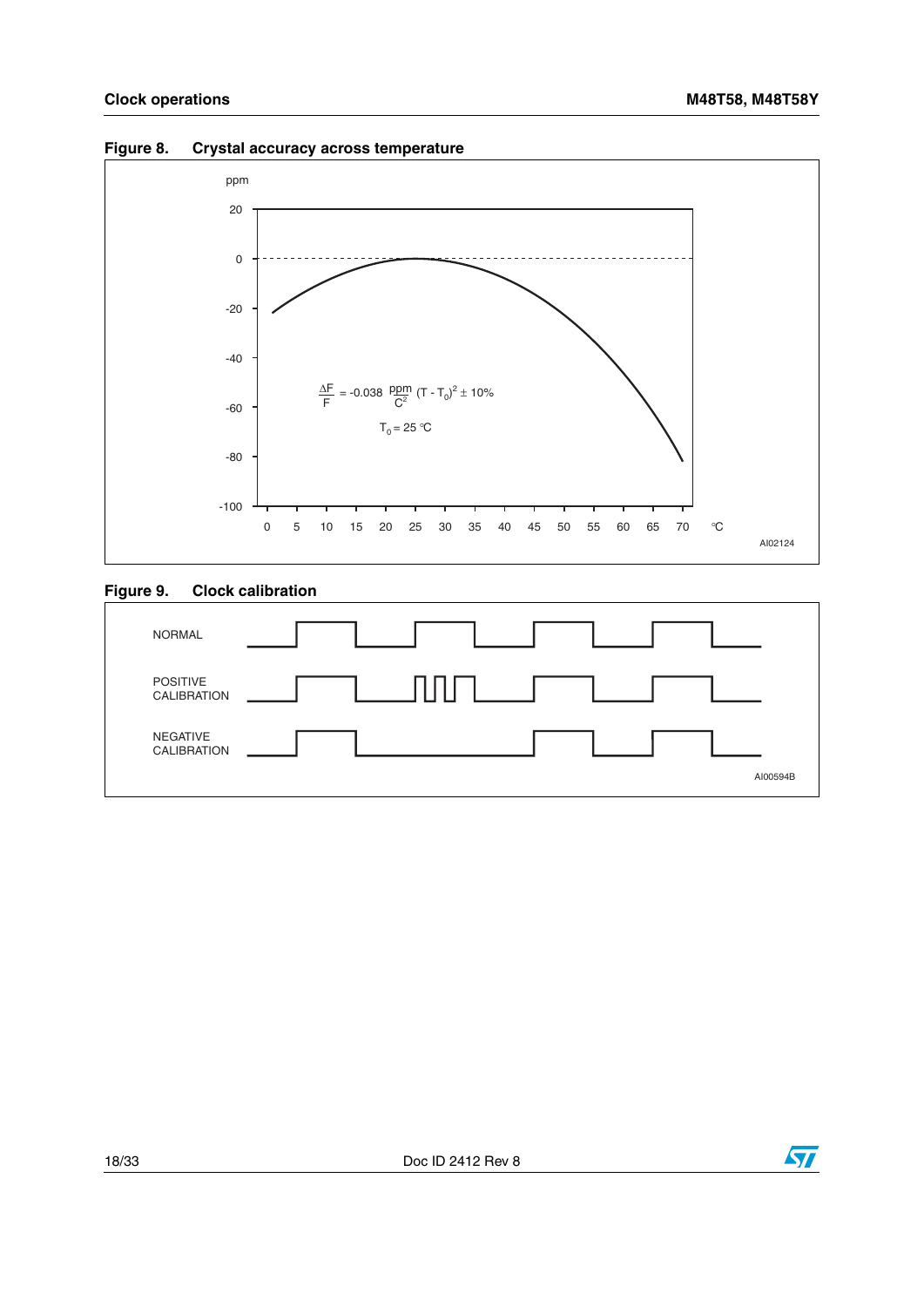## <span id="page-18-0"></span>**6.5 Battery low flag**

The M48T58/Y automatically performs periodic battery voltage monitoring upon power-up. The battery low flag (BL), bit D6 of the flags register 1FFDh, will be asserted high if the internal or SNAPHAT<sup>®</sup> battery is found to be less than approximately 2.5 V and the battery low enable (BLE) bit has been previously set to '1.' The BL flag will remain active until completion of battery replacement and subsequent battery low monitoring tests.

If a battery low is generated during a power-up sequence, this indicates that the battery voltage is below 2.5 V (approximately), which may be insufficient to maintain data integrity. Data should be considered suspect and verified as correct. A fresh battery should be installed.

The SNAPHAT top may be replaced while  $V_{CC}$  is applied to the device.

- *Note: This will cause the clock to lose time during the interval the SNAPHAT® battery/crystal top is disconnected.*
- *Note: Battery monitoring is a useful technique only when performed periodically. The M48T58/Y only monitors the battery when a nominal V<sub>CC</sub> is applied to the device. Thus applications which require extensive durations in the battery back-up mode should be powered-up periodically (at least once every few months) in order for this technique to be beneficial. Additionally, if a battery low is indicated, data integrity should be verified upon power-up via a checksum or other technique.*

### <span id="page-18-1"></span>**6.6 Century bit**

Bit D5 and D4 of clock register 1FFCh contain the CENTURY ENABLE bit (CEB) and the CENTURY bit (CB). Setting CEB to a '1' will cause CB to toggle, either from a '0' to '1' or from '1' to '0' at the turn of the century (depending upon its initial state). If CEB is set to a '0,' CB will not toggle.

*Note: The WRITE bit must be set in order to write to the CENTURY bit.*

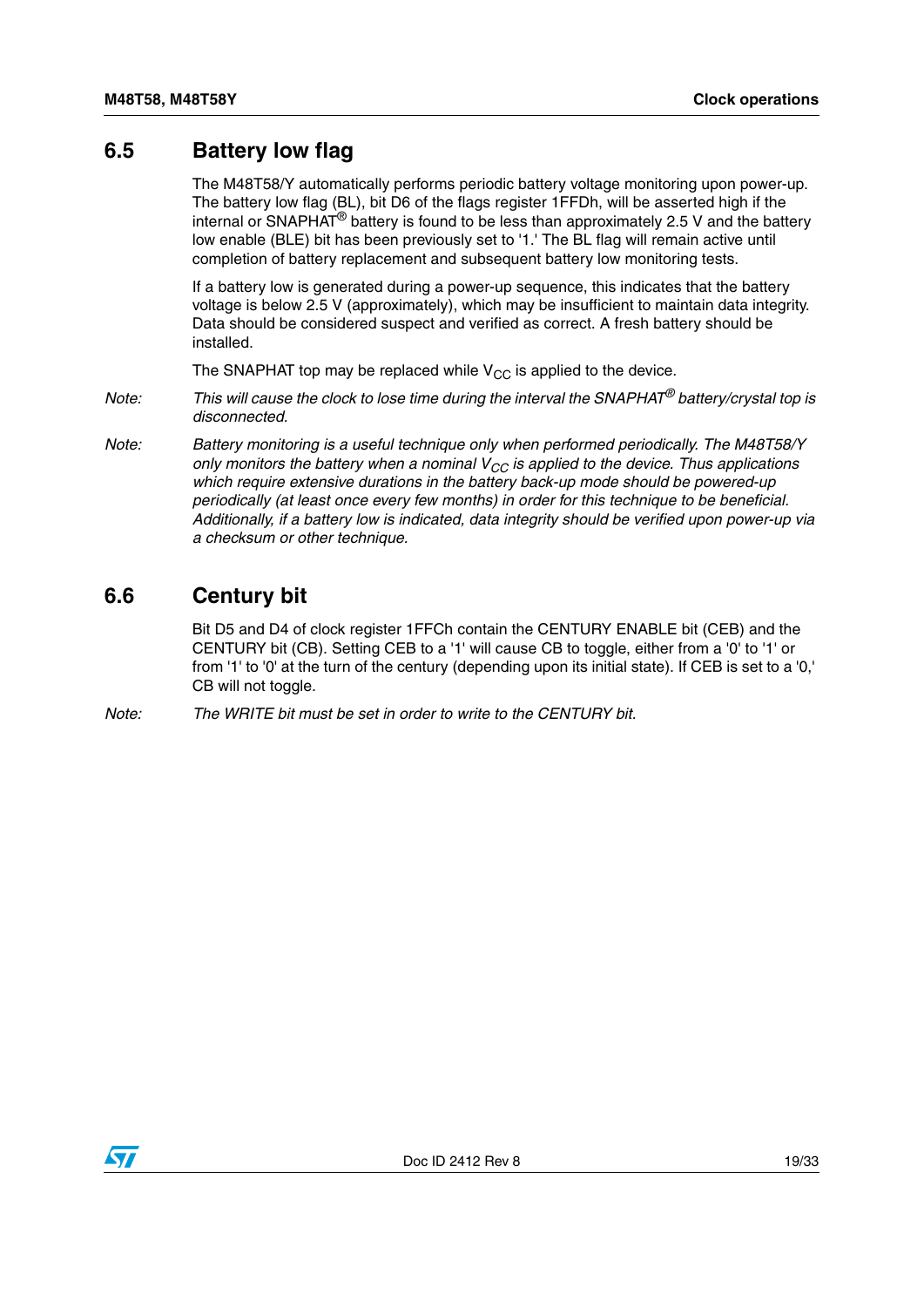## <span id="page-19-0"></span>6.7 V<sub>CC</sub> noise and negative going transients

 $I_{CC}$  transients, including those produced by output switching, can produce voltage fluctuations, resulting in spikes on the  $V_{CC}$  bus. These transients can be reduced if capacitors are used to store energy which stabilizes the  $V_{CC}$  bus. The energy stored in the bypass capacitors will be released as low going spikes are generated or energy will be absorbed when overshoots occur. A bypass capacitor value of 0.1 µF (as shown in *[Figure 10](#page-19-1)*) is recommended in order to provide the needed filtering.

In addition to transients that are caused by normal SRAM operation, power cycling can generate negative voltage spikes on  $V_{CC}$  that drive it to values below  $V_{SS}$  by as much as one volt. These negative spikes can cause data corruption in the SRAM while in battery backup mode. To protect from these voltage spikes, it is recommended to connect a Schottky diode from  $V_{CC}$  to  $V_{SS}$  (cathode connected to  $V_{CC}$ , anode to  $V_{SS}$ ). Schottky diode 1N5817 is recommended for through hole and MBRS120T3 is recommended for surface mount.

<span id="page-19-1"></span>



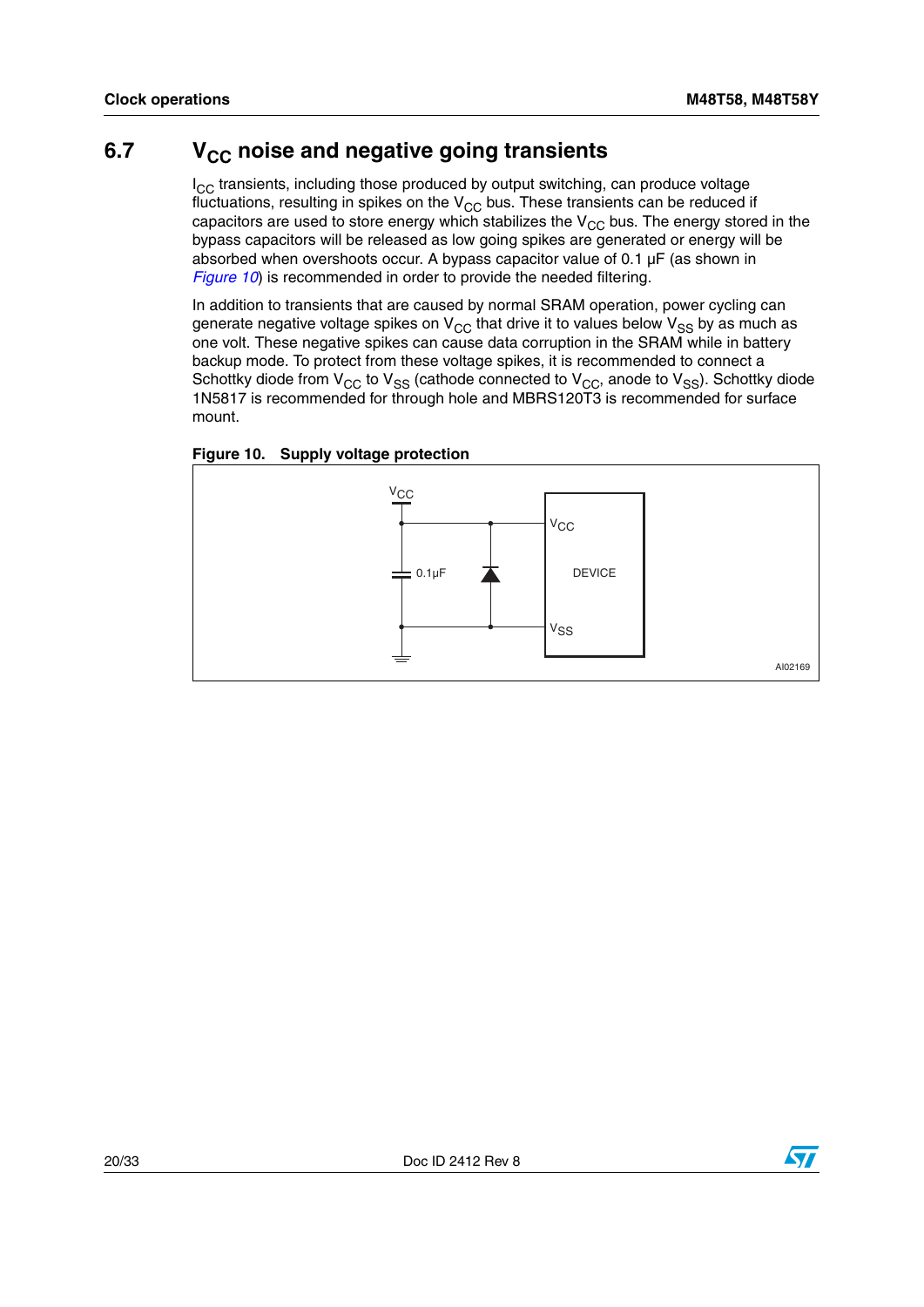## <span id="page-20-0"></span>**7 Maximum ratings**

Stressing the device above the rating listed in the absolute maximum ratings table may cause permanent damage to the device. These are stress ratings only and operation of the device at these or any other conditions above those indicated in the operating sections of this specification is not implied. Exposure to absolute maximum rating conditions for extended periods may affect device reliability.

| Symbol                      | <b>Parameter</b>                                    | Value         | Unit |
|-----------------------------|-----------------------------------------------------|---------------|------|
| T <sub>A</sub>              | Ambient operating temperature                       | 0 to 70       | °C   |
| $\mathsf{T}_{\textsf{STG}}$ | Storage temperature ( $V_{CC}$ off, oscillator off) | $-40$ to 85   | °C   |
| $T_{SLD}^{(1)(2)(3)}$       | Lead solder temperature for 10 seconds              | 260           | °C   |
| $V_{IO}$                    | Input or output voltages                            | $-0.3$ to 7   | v    |
| $V_{\rm CC}$                | Supply voltage                                      | $-0.3$ to $7$ | v    |
| ١o                          | Output current                                      | 20            | mA   |
| $P_D$                       | Power dissipation                                   |               | w    |

<span id="page-20-1"></span>

1. For DIP package, soldering temperature of the IC leads is to not exceed 260 °C for 10 seconds.<br>Furthermore, the devices shall not be exposed to IR reflow nor preheat cycles (as performed as part of<br>wave soldering). ST r damage to the batteries.

2. For DIP packaged devices, ultrasonic vibrations should not be used for post-solder cleaning to avoid damaging the crystal.

3. For SOH28 package, lead-free (Pb-free) lead finish: reflow at peak temperature of 260°C (the time above 255°C must not exceed 30 seconds).

*Caution: Negative undershoots below –0.3 V are not allowed on any pin while in the battery backup mode.*

*Caution: Do NOT wave solder SOIC to avoid damaging SNAPHAT® sockets.*

![](_page_20_Picture_11.jpeg)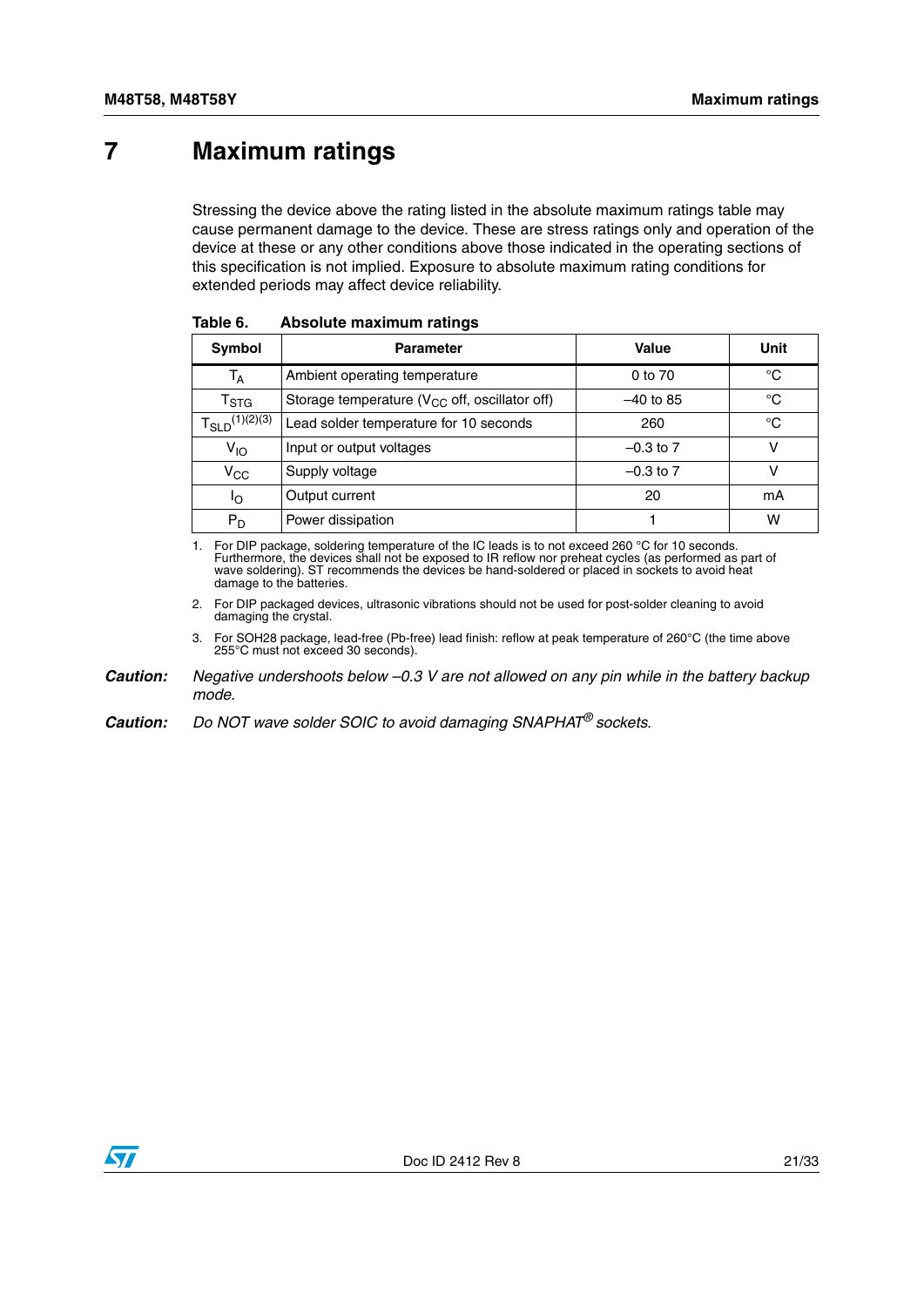## <span id="page-21-0"></span>**8 DC and AC parameters**

This section summarizes the operating and measurement conditions, as well as the DC and AC characteristics of the device. The parameters in the following DC and AC characteristic tables are derived from tests performed under the measurement conditions listed in *[Table 7](#page-21-1)*. Designers should check that the operating conditions in their projects match the measurement conditions when using the quoted parameters.

| .<br>operating and Ao measurement conditions |             |                |      |  |  |  |  |
|----------------------------------------------|-------------|----------------|------|--|--|--|--|
| <b>Parameter</b>                             | M48T58      | <b>M48T58Y</b> | Unit |  |  |  |  |
| Supply voltage $(V_{CC})$                    | 4.75 to 5.5 | 4.5 to 5.5     |      |  |  |  |  |
| Ambient operating temperature $(T_A)$        | 0 to 70     | 0 to 70        | °C   |  |  |  |  |
| Load capacitance $(C_1)$                     | 100         | 100            | рF   |  |  |  |  |
| Input rise and fall times                    | $\leq$ 5    | $\leq 5$       | ns   |  |  |  |  |
| Input pulse voltages                         | $0$ to $3$  | $0$ to $3$     |      |  |  |  |  |
| Input and output timing ref. voltages        | 1.5         | 1.5            |      |  |  |  |  |

<span id="page-21-1"></span>

| Table 7. | Operating and AC measurement conditions |
|----------|-----------------------------------------|
|----------|-----------------------------------------|

*Note: Output Hi-Z is defined as the point where data is no longer driven.*

![](_page_21_Figure_8.jpeg)

### <span id="page-21-3"></span>**Figure 11. AC measurement load circuit**

#### <span id="page-21-2"></span>**Table 8. Capacitance**

| Symbol                    | Parameter $(1)(2)$ | Min | Max | Unit |
|---------------------------|--------------------|-----|-----|------|
| ∨∣N                       | Input capacitance  |     |     | p⊦   |
| $\sim_{\text{OUT}}^{(3)}$ | Output capacitance |     |     | p۲   |

1. Effective capacitance measured with power supply at 5 V; sampled only, not 100% tested.

2. At 25  $^{\circ}$ C, f = 1 MHz.

3. Outputs deselected.

![](_page_21_Picture_16.jpeg)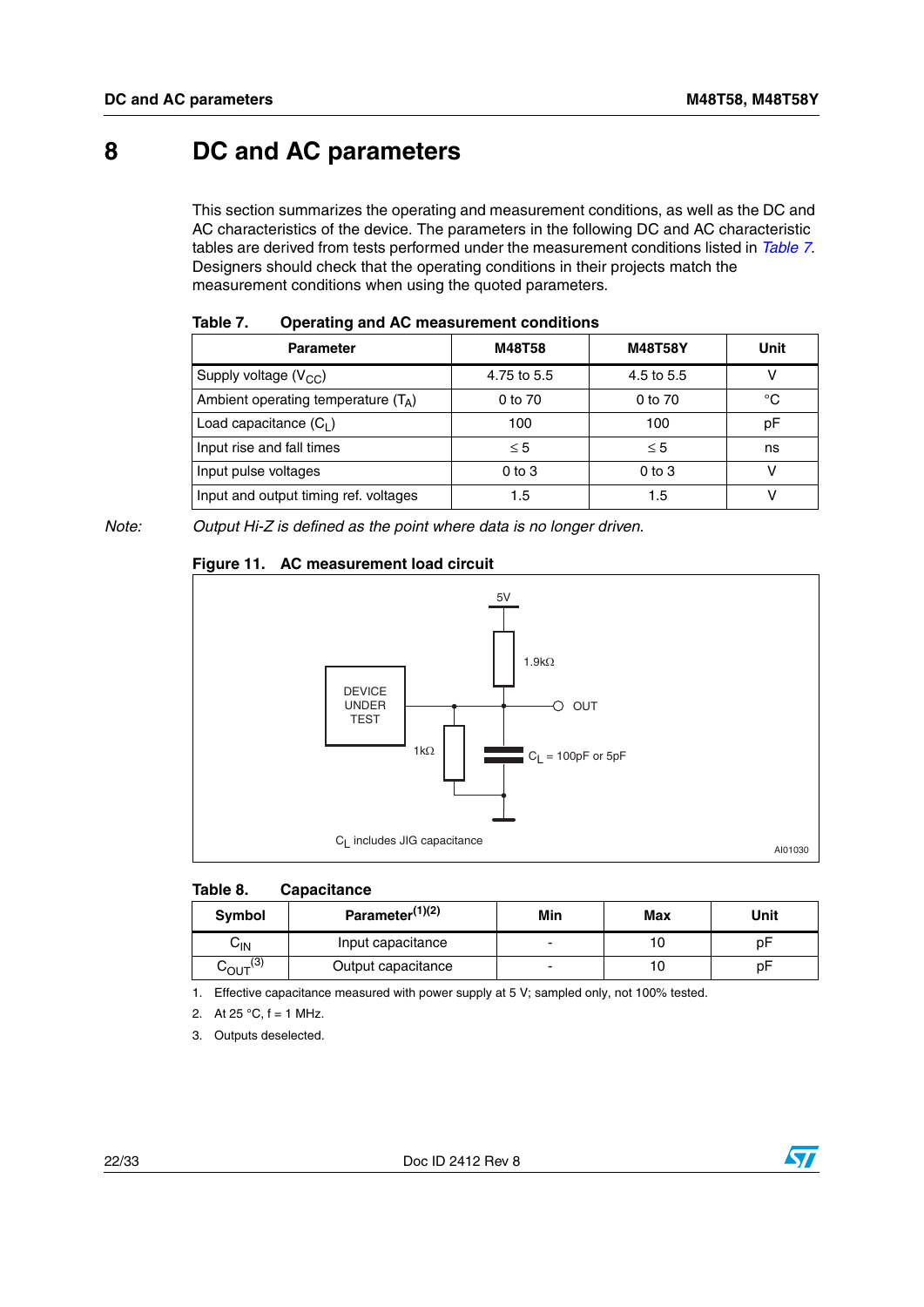|                         | <b>Parameter</b>                 | Test condition <sup>(1)</sup>                             | M48T58 |                    | <b>M48T58Y</b> |                    |        |
|-------------------------|----------------------------------|-----------------------------------------------------------|--------|--------------------|----------------|--------------------|--------|
| <b>Symbol</b>           |                                  |                                                           | Min    | Max                | Min            | Max                | Unit   |
| ĪЦ                      | Input leakage current            | $0 V \leq V_{IN} \leq V_{CC}$                             |        | ±1                 |                | ±1                 | μA     |
| $I_{LO}$ <sup>(2)</sup> | Output leakage current           | $0 V \leq V_{OUT} \leq V_{CC}$                            |        | ±1                 |                | $\pm 1$            | μA     |
| $I_{\rm CC}$            | Supply current                   | Outputs open                                              |        | 50                 |                | 50                 | mA     |
| $I_{\rm CC1}$           | Supply current (standby) TTL     | $\overline{E1} = V_{\text{IH}}$<br>$E2 = V10$             |        | 3                  |                | 3                  | mA     |
| $I_{CC2}$               | Supply current (standby)<br>CMOS | $\overline{E1} = V_{CC} - 0.2 V$<br>$E2 = V_{SS} + 0.2 V$ |        | 3                  |                | 3                  | mA     |
| $V_{IL}$                | Input low voltage                |                                                           | $-0.3$ | 0.8                | $-0.3$         | 0.8                | V      |
| $V_{\text{IH}}$         | Input high voltage               |                                                           | 2.2    | $V_{\rm CC}$ + 0.3 | 2.2            | $V_{\rm CC}$ + 0.3 | $\vee$ |
|                         | Output low voltage               | $I_{\text{OI}} = 2.1 \text{ mA}$                          |        | 0.4                |                | 0.4                |        |
| $V_{OL}$                | Output low voltage $(FT)^{(3)}$  | $I_{OL}$ = 10 mA                                          |        | 0.4                |                | 0.4                | $\vee$ |
| $V_{OH}$                | Output high voltage              | $I_{OH} = -1$ mA                                          | 2.4    |                    | 2.4            |                    | $\vee$ |

#### <span id="page-22-0"></span>**Table 9. DC characteristics**

1. Valid for ambient operating temperature:  $T_A = 0$  to 70 °C;  $V_{CC} = 4.75$  to 5.5 V or 4.5 to 5.5 V (except where noted).

2. Outputs deselected.

3. The FT pin is open drain.

### <span id="page-22-1"></span>**Figure 12. Power down/up mode AC waveforms**

![](_page_22_Figure_8.jpeg)

![](_page_22_Picture_9.jpeg)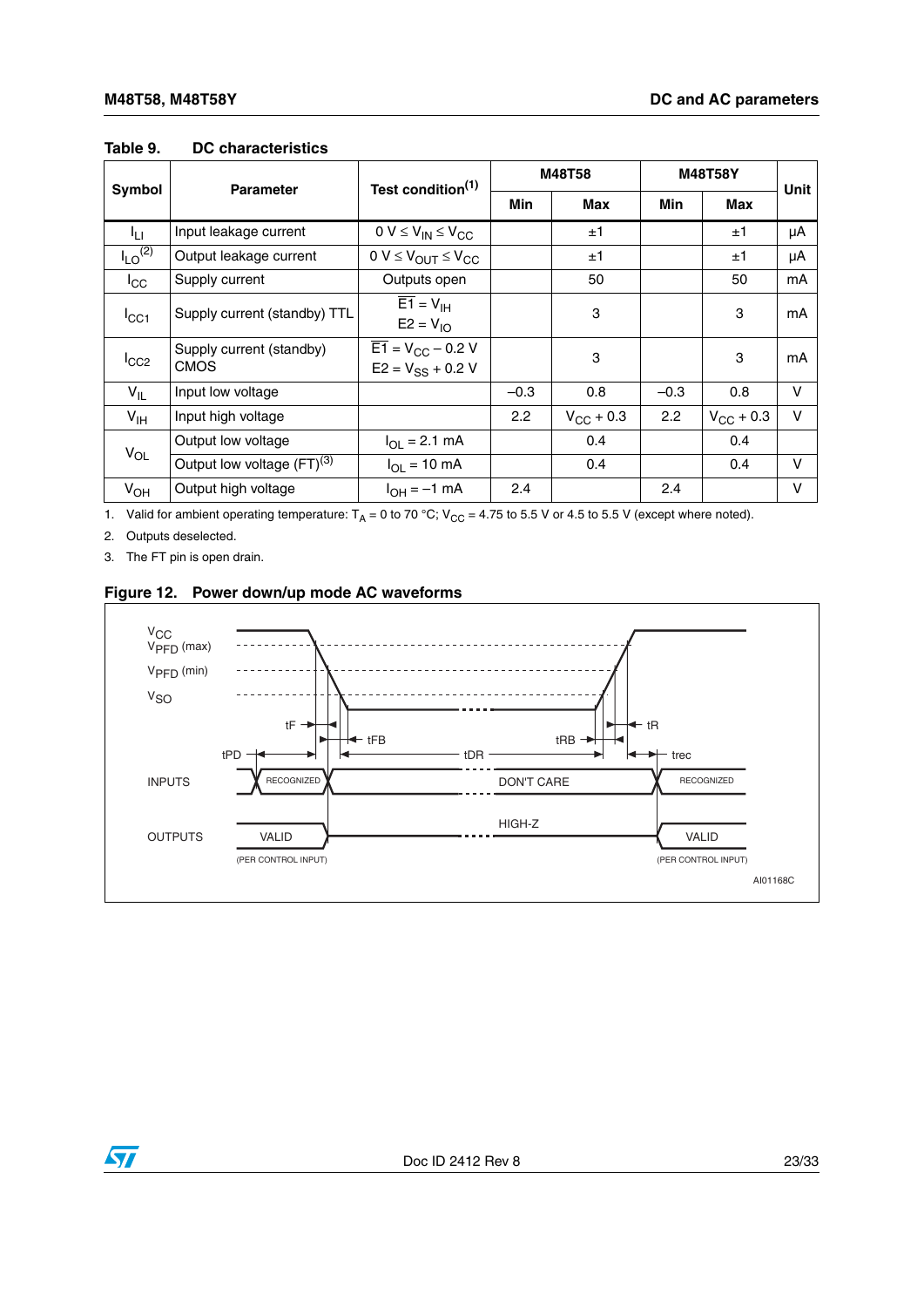| Symbol                        | Parameter <sup>(1)</sup>                                                                        | Min     | Max | Unit |    |
|-------------------------------|-------------------------------------------------------------------------------------------------|---------|-----|------|----|
| t <sub>PD</sub>               | $\overline{E1}$ or $\overline{W}$ at $V_{\text{IH}}$ or E2 at $V_{\text{IL}}$ before power down |         | 0   |      | μs |
| $t_F^{(2)}$                   | $V_{\text{PFD}}$ (max) to $V_{\text{PFD}}$ (min) $V_{\text{CC}}$ fall time                      | 300     |     | μs   |    |
| $t_{FB}$ <sup>(3)</sup>       | $V_{\text{PFD}}$ (min) to $V_{SS}$ $V_{CC}$ fall time                                           | M48T58  | 10  |      | μs |
|                               |                                                                                                 | M48T58Y | 10  |      | μs |
| t <sub>R</sub>                | $V_{\text{PFD}}$ (min) to $V_{\text{PFD}}$ (max) $V_{\text{CC}}$ rise time                      | 10      |     | μs   |    |
| t <sub>RB</sub>               | $V_{SS}$ to $V_{PFD}$ (min) $V_{CC}$ rise time                                                  |         |     | μs   |    |
| $\mathfrak{t}_{\mathsf{rec}}$ | $V_{\text{PFD}}$ (max) to inputs recognized                                                     |         | 40  | 200  | ms |

<span id="page-23-0"></span>**Table 10. Power down/up AC characteristics**

1. Valid for ambient operating temperature:  $T_A = 0$  to 70 °C; V<sub>CC</sub> = 4.75 to 5.5 V or 4.5 to 5.5 V (except where noted).

2. V<sub>PFD</sub> (max) to V<sub>PFD</sub> (min) fall time of less than t<sub>F</sub> may result in deselection/write protection not occurring<br>until 200 μs after V<sub>CC</sub> passes V<sub>PFD</sub> (min).

3.  $V_{\text{PFD}}$  (min) to  $V_{\text{SS}}$  fall time of less than t<sub>FB</sub> may cause corruption of RAM data.

<span id="page-23-1"></span>**Table 11. Power down/up trip points DC characteristics**

| Symbol                                          | Parameter <sup>(1)(2)</sup>       |     | Min | Typ  | Max | Unit  |
|-------------------------------------------------|-----------------------------------|-----|-----|------|-----|-------|
| Power-fail deselect voltage<br>V <sub>PFD</sub> | M48T58                            | 4.5 | 4.6 | 4.75 |     |       |
|                                                 | M48T58Y                           |     | 4.2 | 4.35 | 4.5 |       |
| $V_{SO}$                                        | Battery backup switchover voltage |     |     | 3.0  |     |       |
| $t_{DR}$ <sup>(3)</sup>                         | Expected data retention time      |     |     |      |     | Years |

1. Valid for ambient operating temperature:  $T_A = 0$  to 70 °C; V<sub>CC</sub> = 4.75 to 5.5 V or 4.5 to 5.5 V (except where noted).

2. All voltages referenced to  $V_{SS}$ .

3. At 25 °C,  $V_{CC} = 0$  V.

![](_page_23_Picture_14.jpeg)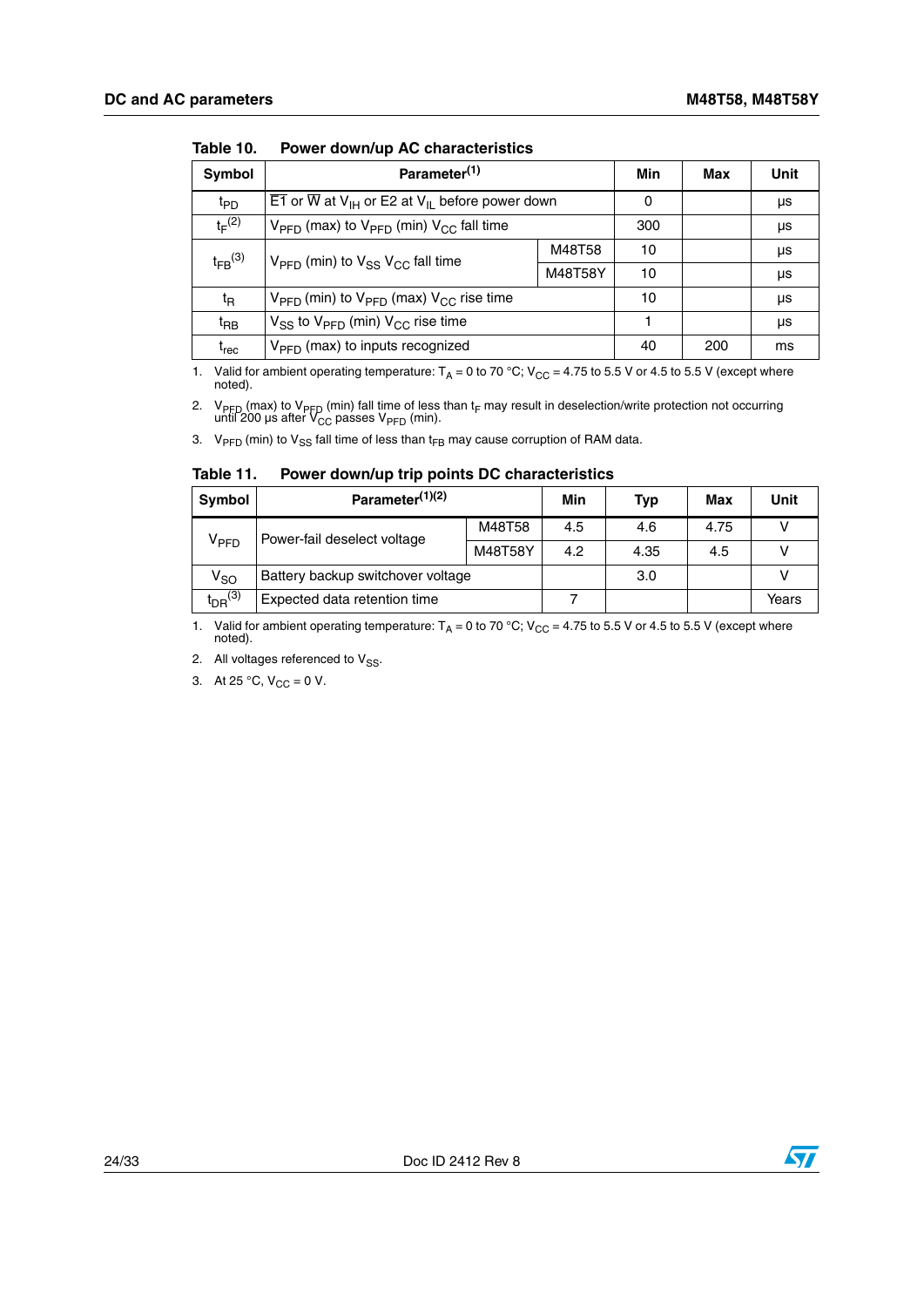## <span id="page-24-0"></span>**9 Package mechanical data**

In order to meet environmental requirements, ST offers these devices in different grades of ECOPACK® packages, depending on their level of environmental compliance. ECOPACK® specifications, grade definitions and product status are available at: *www.st.com*. ECOPACK® is an ST trademark.

<span id="page-24-2"></span>![](_page_24_Figure_4.jpeg)

![](_page_24_Figure_5.jpeg)

### *Note: Drawing is not to scale.*

<span id="page-24-1"></span>

|  | Table 12.     PCDIP28 – 28-pin plastic DIP, battery CAPHAT™, package mech. data |  |
|--|---------------------------------------------------------------------------------|--|
|--|---------------------------------------------------------------------------------|--|

| <b>Symb</b> | mm         |       |       | inches     |       |       |
|-------------|------------|-------|-------|------------|-------|-------|
|             | <b>Typ</b> | Min   | Max   | <b>Typ</b> | Min   | Max   |
| A           |            | 8.89  | 9.65  |            | 0.350 | 0.380 |
| A1          |            | 0.38  | 0.76  |            | 0.015 | 0.030 |
| A2          |            | 8.38  | 8.89  |            | 0.330 | 0.350 |
| $\sf B$     |            | 0.38  | 0.53  |            | 0.015 | 0.021 |
| <b>B1</b>   |            | 1.14  | 1.78  |            | 0.045 | 0.070 |
| $\mathbf C$ |            | 0.20  | 0.31  |            | 0.008 | 0.012 |
| D           |            | 39.37 | 39.88 |            | 1.550 | 1.570 |
| E           |            | 17.83 | 18.34 |            | 0.702 | 0.722 |
| e1          |            | 2.29  | 2.79  |            | 0.090 | 0.110 |
| e3          | 33.02      |       |       | 1.3        |       |       |
| eA          |            | 15.24 | 16.00 |            | 0.600 | 0.630 |
| L           |            | 3.05  | 3.81  |            | 0.120 | 0.150 |
| N           |            | 28    |       | 28         |       |       |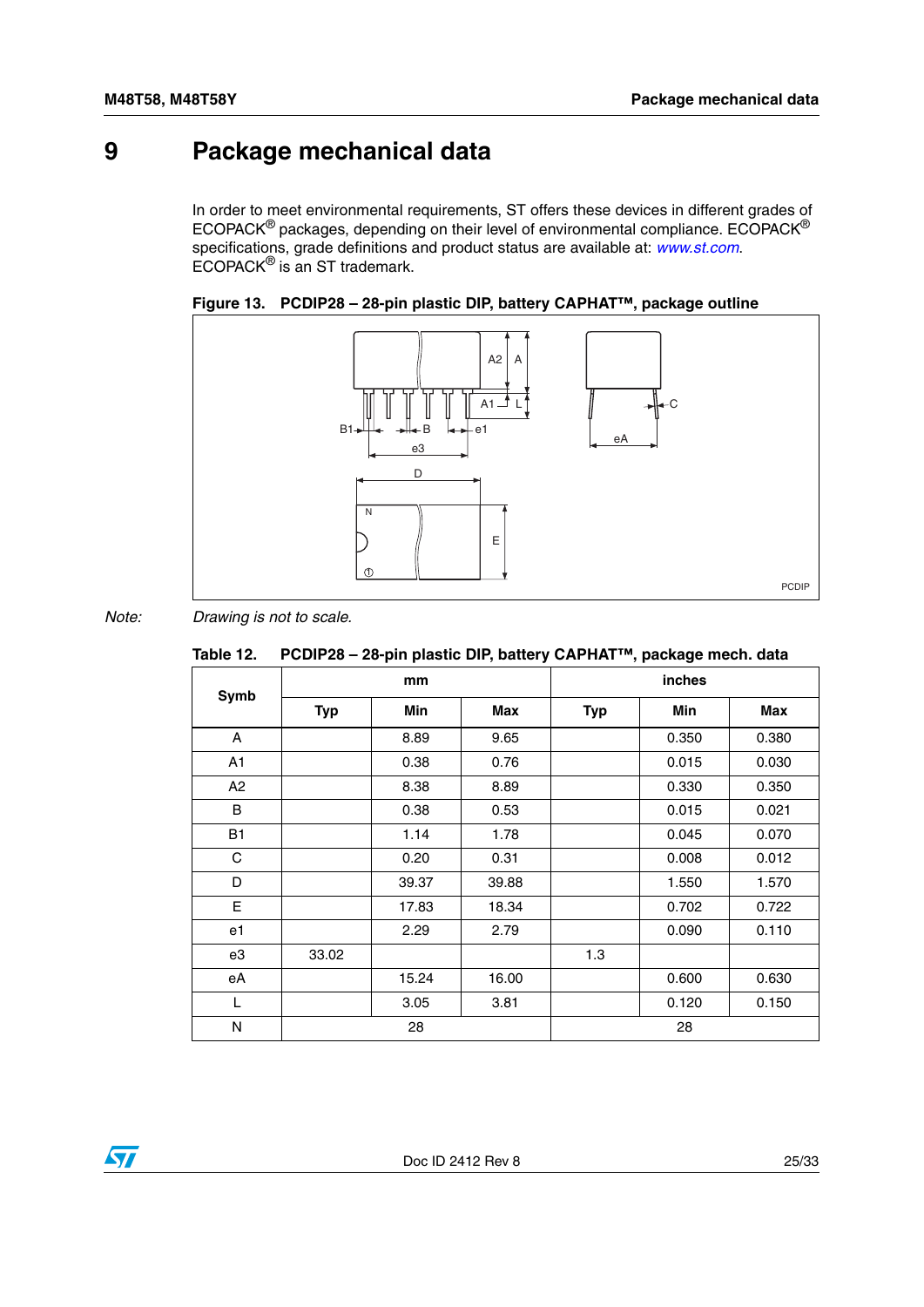### <span id="page-25-1"></span>**Figure 14. SOH28 – 28-lead plastic small outline, 4-socket battery SNAPHAT®, package outline**

![](_page_25_Figure_3.jpeg)

*Note: Drawing is not to scale.*

<span id="page-25-0"></span>**Table 13. SOH28 – 28-lead plastic small outline, 4-socket battery SNAPHAT®, package mech. data**

| Symb                      | mm         |             |             | inches     |             |             |
|---------------------------|------------|-------------|-------------|------------|-------------|-------------|
|                           | <b>Typ</b> | Min         | Max         | <b>Typ</b> | Min         | Max         |
| A                         |            |             | 3.05        |            |             | 0.120       |
| A1                        |            | 0.05        | 0.36        |            | 0.002       | 0.014       |
| A2                        |            | 2.34        | 2.69        |            | 0.092       | 0.106       |
| B                         |            | 0.36        | 0.51        |            | 0.014       | 0.020       |
| $\mathbf C$               |            | 0.15        | 0.32        |            | 0.006       | 0.012       |
| D                         |            | 17.71       | 18.49       |            | 0.697       | 0.728       |
| E                         |            | 8.23        | 8.89        |            | 0.324       | 0.350       |
| e                         | 1.27       | —           |             | 0.050      |             |             |
| eB                        |            | 3.20        | 3.61        |            | 0.126       | 0.142       |
| $\boldsymbol{\mathsf{H}}$ |            | 11.51       | 12.70       |            | 0.453       | 0.500       |
| L                         |            | 0.41        | 1.27        |            | 0.016       | 0.050       |
| a                         |            | $0^{\circ}$ | $8^{\circ}$ |            | $0^{\circ}$ | $8^{\circ}$ |
| N                         | 28         |             | 28          |            |             |             |
| <b>CP</b>                 |            |             | 0.10        |            |             | 0.004       |

![](_page_25_Picture_8.jpeg)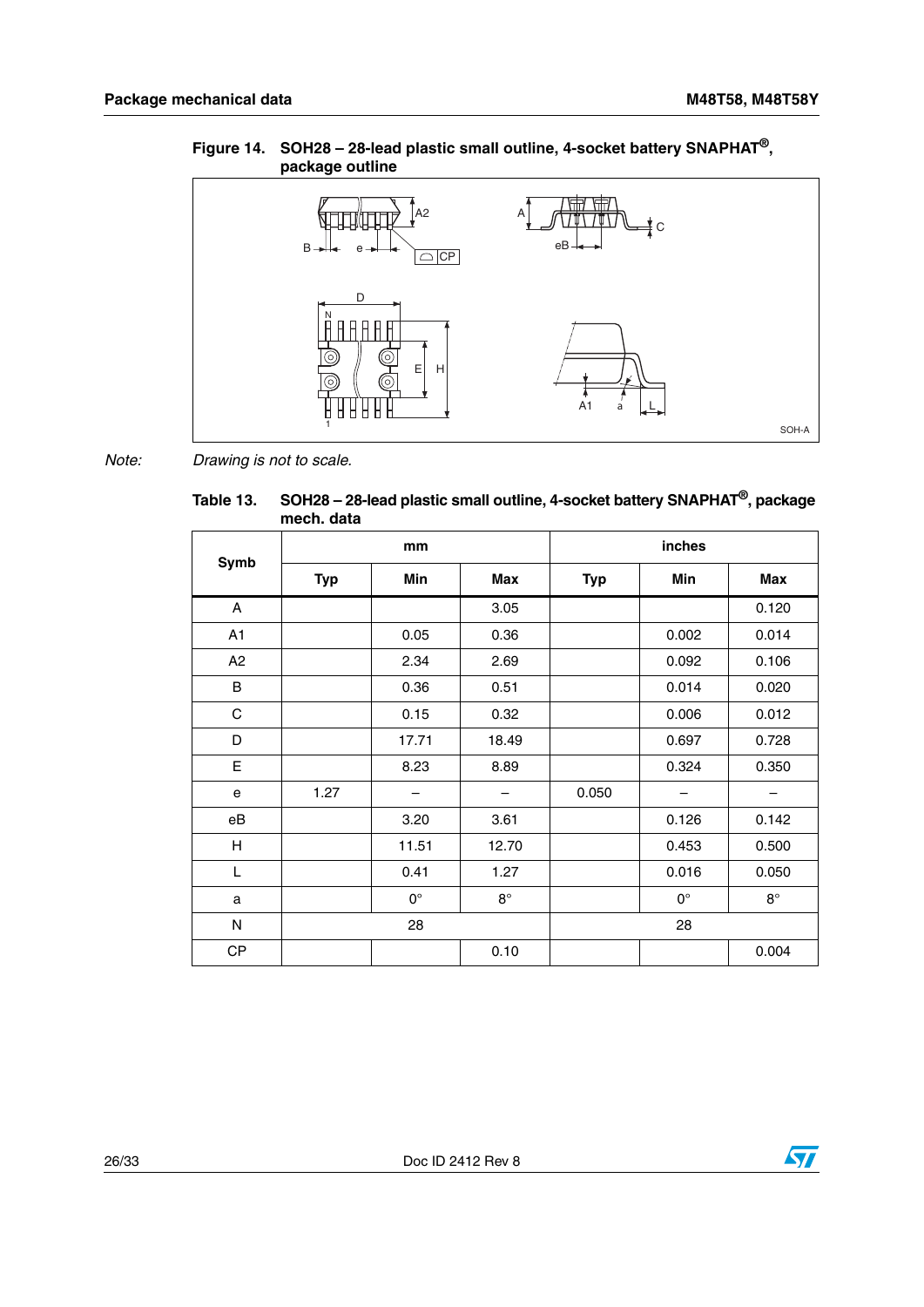![](_page_26_Figure_2.jpeg)

<span id="page-26-1"></span>**Figure 15. SH – 4-pin SNAPHAT® housing for 48 mAh battery & crystal, pack. outline**

*Note: Drawing is not to scale.*

<span id="page-26-0"></span>

| Fable 14. SH - 4-pin SNAPHAT <sup>®</sup> housing for 48 mAh battery & crystal, package mech. |
|-----------------------------------------------------------------------------------------------|
| data                                                                                          |

|                | mm         |       |       | inches     |       |       |
|----------------|------------|-------|-------|------------|-------|-------|
| Symb           | <b>Typ</b> | Min   | Max   | <b>Typ</b> | Min   | Max   |
| A              |            |       | 9.78  |            |       | 0.385 |
| A1             |            | 6.73  | 7.24  |            | 0.265 | 0.285 |
| A2             |            | 6.48  | 6.99  |            | 0.255 | 0.275 |
| A <sub>3</sub> |            |       | 0.38  |            |       | 0.015 |
| B              |            | 0.46  | 0.56  |            | 0.018 | 0.022 |
| D              |            | 21.21 | 21.84 |            | 0.835 | 0.860 |
| E              |            | 14.22 | 14.99 |            | 0.560 | 0.590 |
| eA             |            | 15.55 | 15.95 |            | 0.612 | 0.628 |
| eB             |            | 3.20  | 3.61  |            | 0.126 | 0.142 |
| L              |            | 2.03  | 2.29  |            | 0.080 | 0.090 |

![](_page_26_Picture_7.jpeg)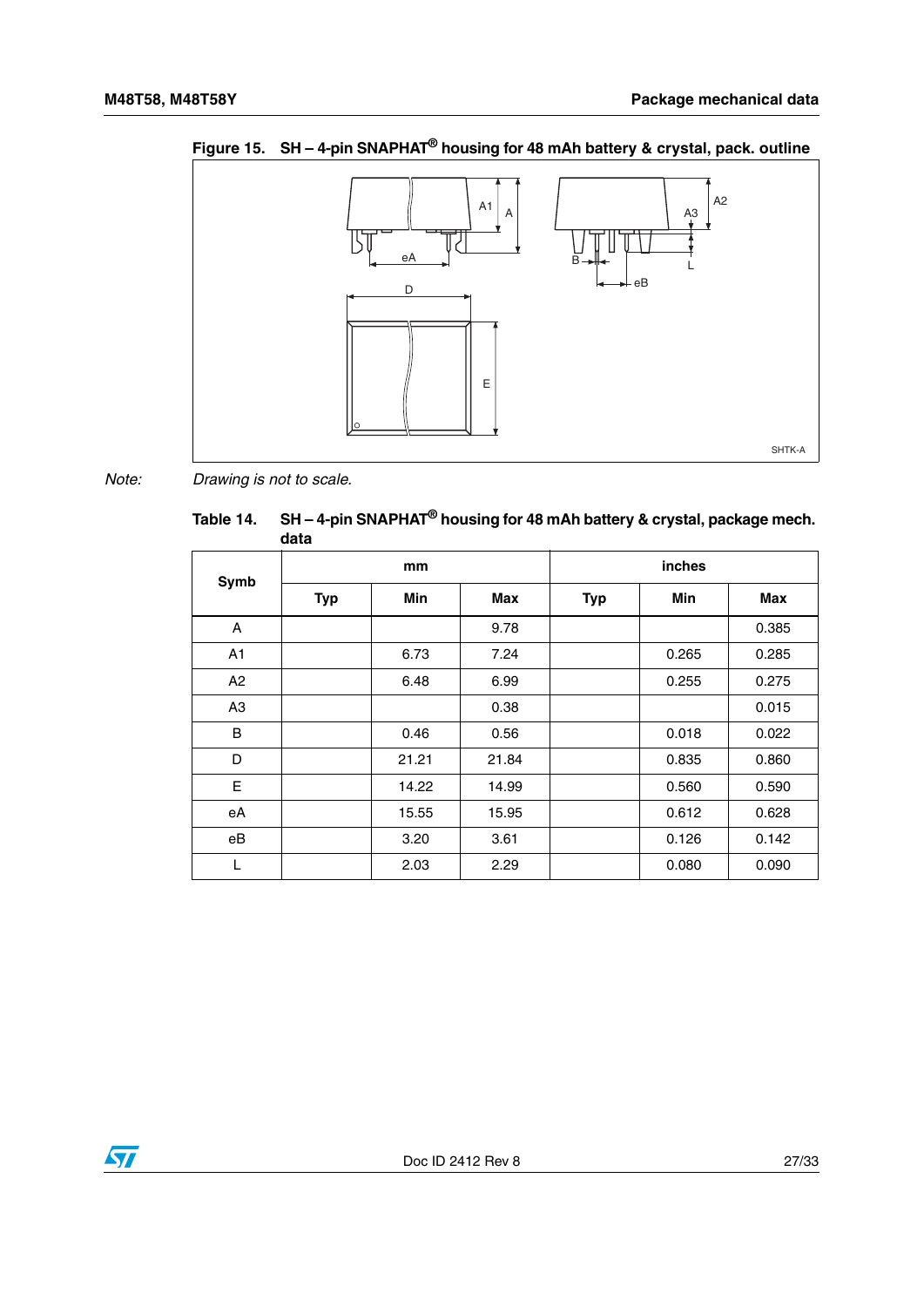![](_page_27_Figure_2.jpeg)

#### <span id="page-27-1"></span>**Figure 16. SH – 4-pin SNAPHAT® housing for 120 mAh battery & crystal, package outline**

*Note: Drawing is not to scale.*

### <span id="page-27-0"></span>**Table 15. SH – 4-pin SNAPHAT® housing for 120 mAh battery & crystal, package mech. data**

|                | mm         |       |       | inches     |            |       |
|----------------|------------|-------|-------|------------|------------|-------|
| Symb           | <b>Typ</b> | Min   | Max   | <b>Typ</b> | <b>Min</b> | Max   |
| A              |            |       | 10.54 |            |            | 0.415 |
| A <sub>1</sub> |            | 8.00  | 8.51  |            | 0.315      | 0.335 |
| A <sub>2</sub> |            | 7.24  | 8.00  |            | 0.285      | 0.315 |
| A <sub>3</sub> |            |       | 0.38  |            |            | 0.015 |
| B              |            | 0.46  | 0.56  |            | 0.018      | 0.022 |
| D              |            | 21.21 | 21.84 |            | 0.835      | 0.860 |
| E              |            | 17.27 | 18.03 |            | 0.680      | 0.710 |
| eB             |            | 3.20  | 3.61  |            | 0.126      | 0.142 |
| L              |            | 2.03  | 2.29  |            | 0.080      | 0.090 |

![](_page_27_Picture_7.jpeg)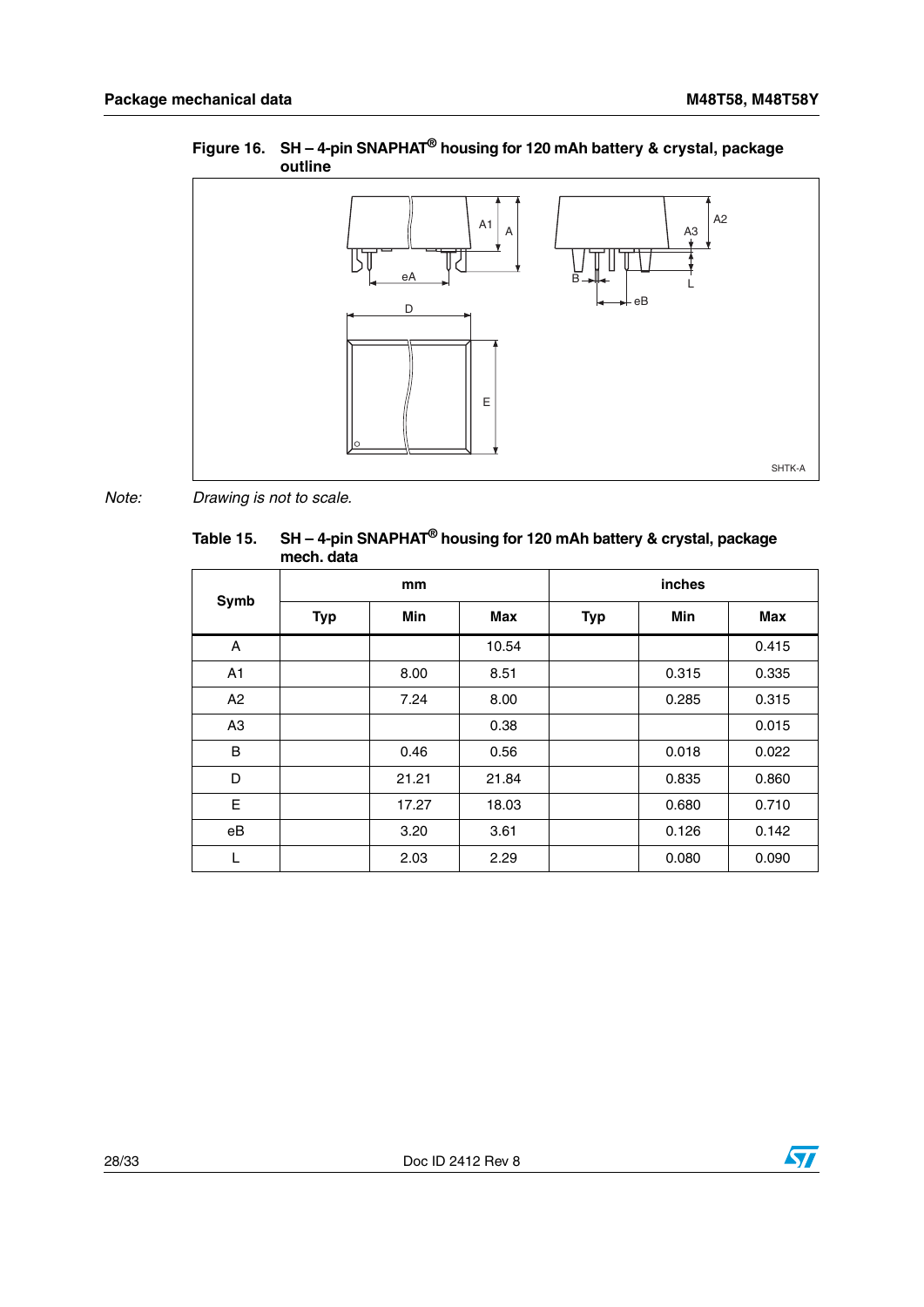## <span id="page-28-0"></span>**10 Part numbering**

<span id="page-28-1"></span>

| Table 16.                 | <b>Ordering information scheme</b>                             |      |    |       |           |   |   |
|---------------------------|----------------------------------------------------------------|------|----|-------|-----------|---|---|
| Example:                  |                                                                | M48T | 58 | $-70$ | <b>MH</b> | 1 | E |
|                           |                                                                |      |    |       |           |   |   |
| Device type               |                                                                |      |    |       |           |   |   |
| <b>M48T</b>               |                                                                |      |    |       |           |   |   |
|                           |                                                                |      |    |       |           |   |   |
|                           | Supply voltage and write protect voltage                       |      |    |       |           |   |   |
|                           | $58^{(1)} = V_{CC} = 4.75$ to 5.5 V; $V_{PFD} = 4.5$ to 4.75 V |      |    |       |           |   |   |
|                           | $58Y = V_{CC} = 4.5$ to 5.5 V; $V_{PFD} = 4.2$ to 4.5 V        |      |    |       |           |   |   |
|                           |                                                                |      |    |       |           |   |   |
| <b>Speed</b>              |                                                                |      |    |       |           |   |   |
| $-70 = 70$ ns             |                                                                |      |    |       |           |   |   |
|                           |                                                                |      |    |       |           |   |   |
| Package                   |                                                                |      |    |       |           |   |   |
| $PC = PCDIP28$            |                                                                |      |    |       |           |   |   |
| $MH(2) = SOL28$           |                                                                |      |    |       |           |   |   |
|                           |                                                                |      |    |       |           |   |   |
| Temperature range         |                                                                |      |    |       |           |   |   |
| $1 = 0$ to $70^{\circ}$ C |                                                                |      |    |       |           |   |   |
|                           |                                                                |      |    |       |           |   |   |
| <b>Shipping method</b>    |                                                                |      |    |       |           |   |   |

#### **For SOH28:**

blank = Tubes (not for new design - use E)

 $E =$  Lead-free package (ECOPACK<sup>®</sup>), tubes

 $F =$  Lead-free package (ECOPACK<sup>®</sup>), tape & reel

 $TR = Tape 8$  reel (not for new design - use  $F$ )

#### **For PCDIP28:**

 $blank = Tubes$ 

- 1. The M48T58 part is offered with the PCDIP28 (e.g., CAPHAT™) package only.
- 2. The SOIC package (SOH28) requires the SNAPHAT<sup>®</sup> battery package which is ordered separately under the part number "M4TXX-BR12SH" in plastic tube or "M4TXX-BR12SHTR" in Tape & Reel form (see *[Table 17](#page-29-0)*).
- **Caution:** Do not place the SNAPHAT® battery package "M4TXX-BR12SH" in conductive foam as it will drain the lithium button-cell battery.

For other options, or for more information on any aspect of this device, please contact the ST sales office nearest you.

![](_page_28_Picture_15.jpeg)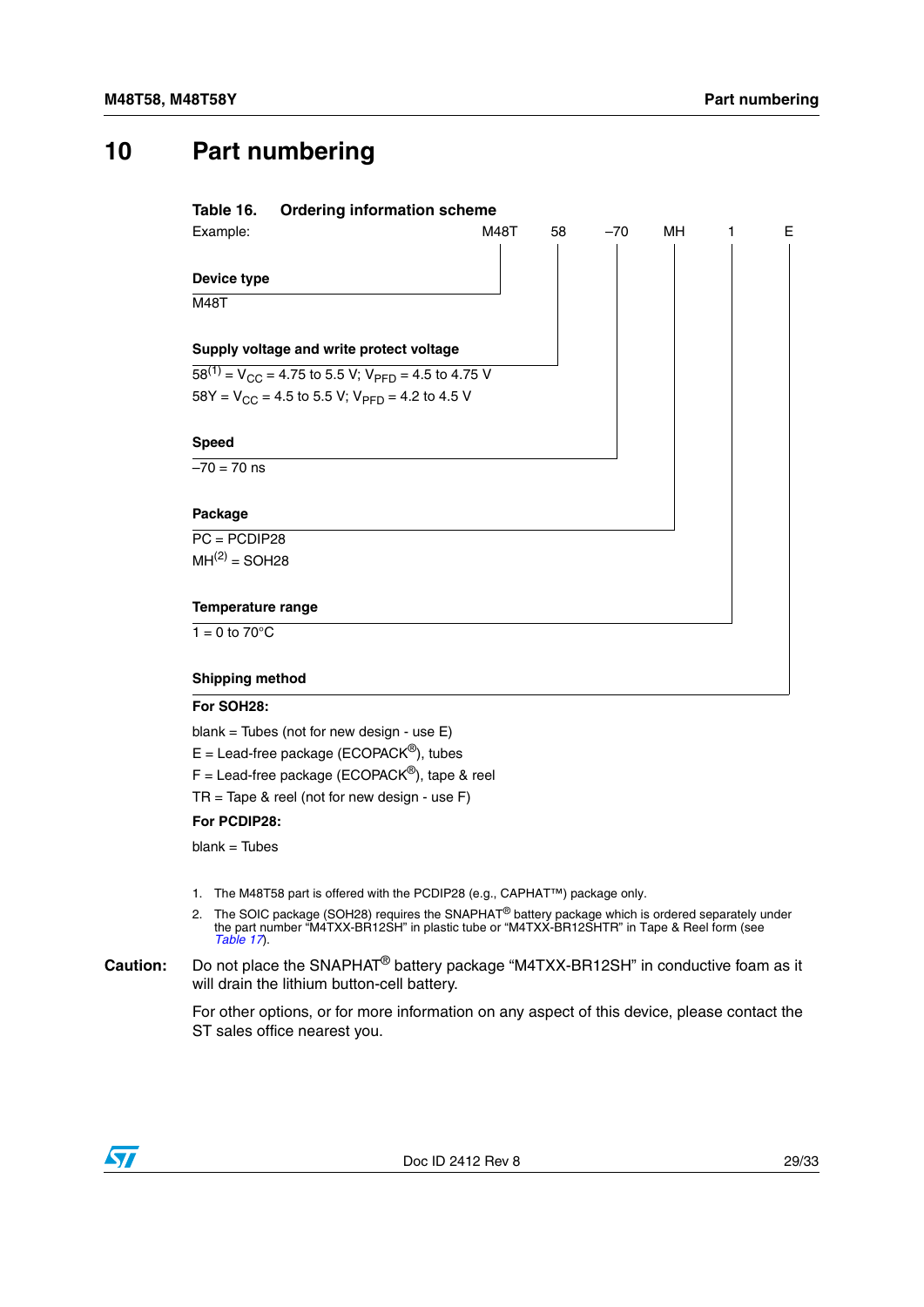| <b>Part number</b> | <b>Description</b>                             | Package |
|--------------------|------------------------------------------------|---------|
| M4T28-BR12SH       | Lithium battery (48 mAh) SNAPHAT <sup>®</sup>  | SН      |
| M4T32-BR12SH       | Lithium battery (120 mAh) SNAPHAT <sup>®</sup> | SН      |

<span id="page-29-0"></span>**Table 17. SNAPHAT® battery table**

![](_page_29_Picture_6.jpeg)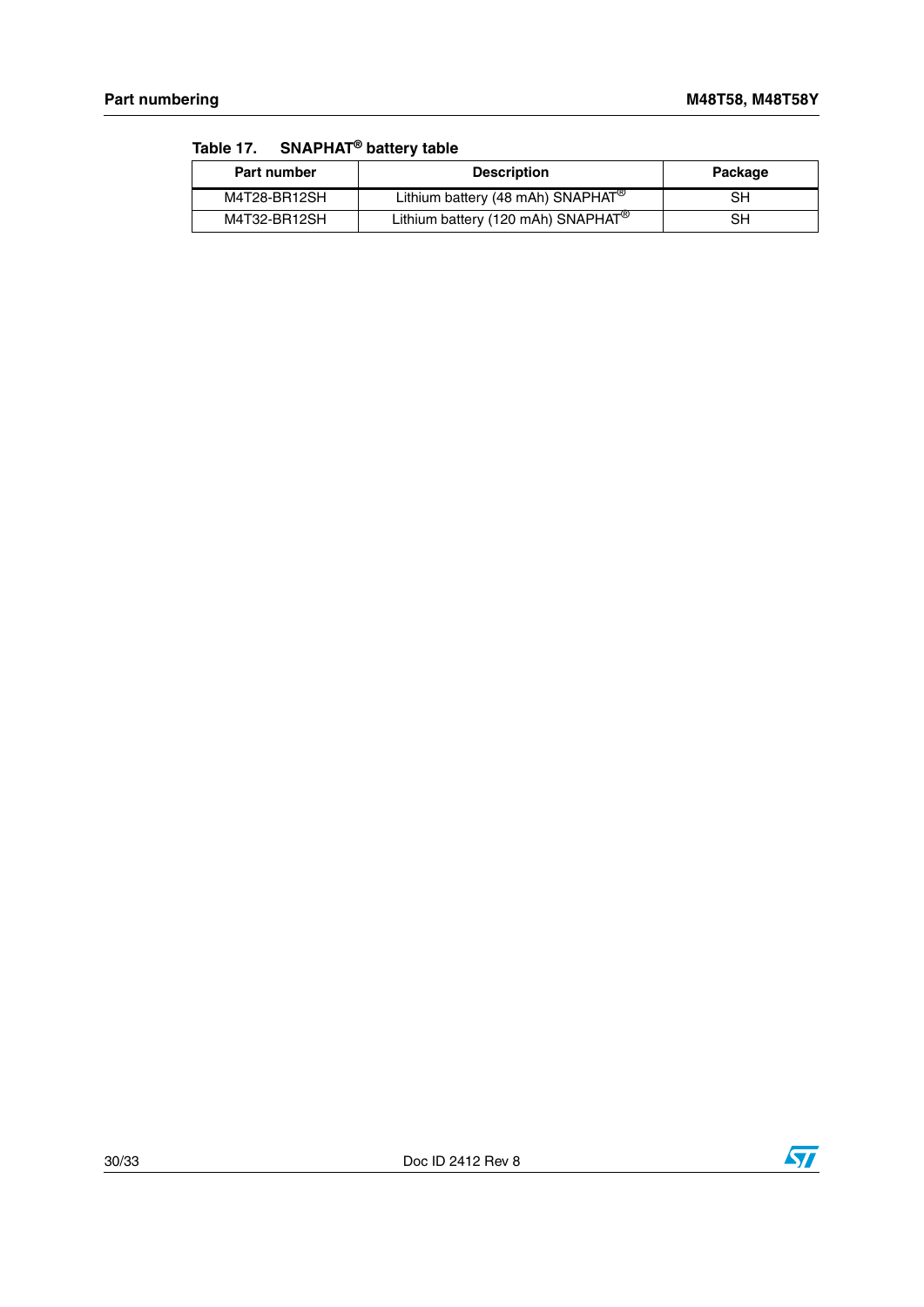## <span id="page-30-0"></span>**11 Environmental information**

<span id="page-30-1"></span>

![](_page_30_Picture_4.jpeg)

This product contains a non-rechargeable lithium (lithium carbon monofluoride chemistry) button cell battery fully encapsulated in the final product.

Recycle or dispose of batteries in accordance with the battery manufacturer's instructions and local/national disposal and recycling regulations.

![](_page_30_Picture_7.jpeg)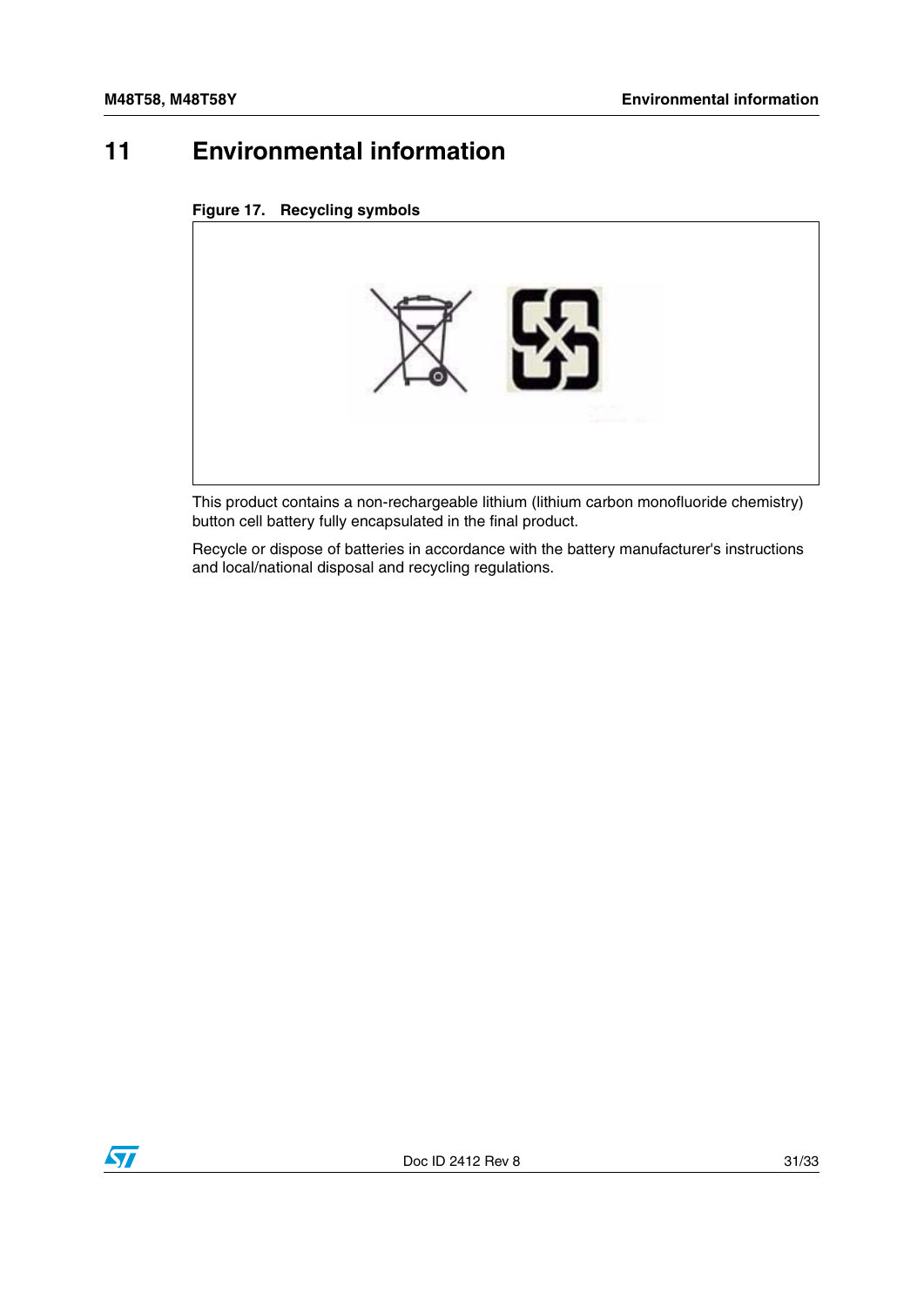# <span id="page-31-0"></span>**12 Revision history**

<span id="page-31-1"></span>

|  | Table 18. | <b>Document revision history</b> |  |  |
|--|-----------|----------------------------------|--|--|
|--|-----------|----------------------------------|--|--|

| Date        | <b>Revision</b> | <b>Changes</b>                                                                                                                               |
|-------------|-----------------|----------------------------------------------------------------------------------------------------------------------------------------------|
| Jul-1999    | 1.              | First issue                                                                                                                                  |
| 27-Jul-2000 | 1.1             | Century bit and battery low flag paragraphs added; power down/up AC<br>characteristics table and waveforms changed (Table 10, Figure 12)     |
| 04-Jun-2001 | $\mathcal{P}$   | Reformatted; temperature information added (Table 9, 3, 4, 10, 11)                                                                           |
| 31-Jul-2001 | 2.1             | Formatting changes from recent document review findings                                                                                      |
| 20-May-2002 | 2.2             | Modify reflow time and temperature footnotes (Table 6)                                                                                       |
| 01-Apr-2003 | 3               | v2.2 template applied; test condition updated (Table 11)                                                                                     |
| 17-Jul-2003 | 3.1             | Update "battery low flag" information                                                                                                        |
| 02-Apr-2004 | 4               | Reformatted; update lead-free packaging information (Table 6, 16)                                                                            |
| 30-Aug-2007 | 5               | Reformatted; added lead-free second level interconnect information to<br>cover page and Section 9: Package mechanical data; updated Table 9. |
| 24-Mar-2009 | 6               | Updated Table 6, Section 9: Package mechanical data; added Section 11:<br><i>Environmental information</i> ; minor reformatting.             |
| 02-Aug-2010 | $\overline{7}$  | Reformatted document; updated Section 7, Table 12.                                                                                           |
| 07-Jun-2011 | 8               | Updated footnote 1 of Table 6: Absolute maximum ratings; updated<br>Section 11: Environmental information.                                   |

![](_page_31_Picture_7.jpeg)